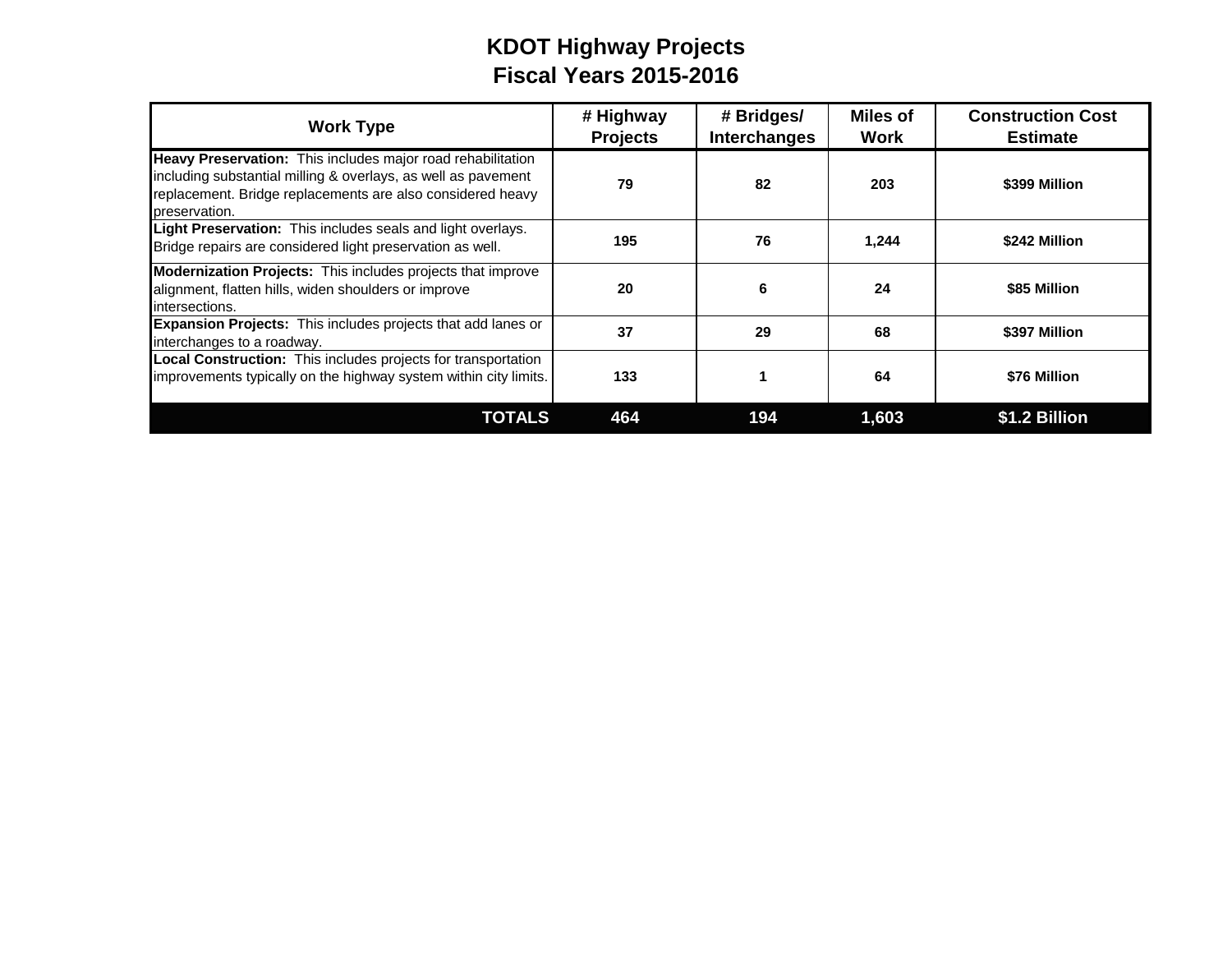**ROUTE COUNTY WORK TYPE LOCATION**

#### **CONSTRUCTION ESTIMATE MILES LET DATE**

|      |                | Heavy Preservation Projects: This includes major road rehabilitation including substantial milling & overlays, as well as pavement replacement. Bridge replacements are also considered heavy preservation. |             |        |            |
|------|----------------|-------------------------------------------------------------------------------------------------------------------------------------------------------------------------------------------------------------|-------------|--------|------------|
| 1070 | Thomas         | Heavy Preservation I-70: From Mingo southeast to Thomas-Logan county line.                                                                                                                                  | 52,640,000  | 11.49  | 04/15/2015 |
| 1070 | Gove           | Heavy Preservation I-70: 4 miles east of K-211 (Park) east to Gove-Trego county line.                                                                                                                       | 43,426,001  | 9.28   | 04/15/2015 |
| U036 | Republic       | Heavy Preservation US-36: US-36/US-81 junction, east to Belleville                                                                                                                                          | 3,134,000   | 0.88   | 10/14/2014 |
| U400 | Wilson         | Heavy Preservation US-400: US-400/K-47 junction east to the county line                                                                                                                                     | 6,832,273   | 12.76  | 10/14/2014 |
| U400 | Kiowa          | Heavy Preservation US-400: County Line east to the US-400/US-54 junction                                                                                                                                    | 2,825,000   | 6.29   | 10/15/2014 |
| U050 | Stafford       | Heavy Preservation US-50: Through the City of Macksville                                                                                                                                                    | 796,000     | 1.00   | 10/14/2014 |
| U059 | Labette        | Heavy Preservation US-59: West junction of US-59/US-160, north to the City of Parsons                                                                                                                       | 5,800,000   | 8.33   | 11/14/2014 |
| U056 | Barton         | Heavy Preservation US-56: Great Bend, east to Ellinwood                                                                                                                                                     | 2,600,827   | 8.09   | 11/14/2014 |
| K018 | Rooks          | Heavy Preservation K-18: K-18/US-183 junction, east to the County Line                                                                                                                                      | 4,350,000   | 14.95  | 11/14/2014 |
| U075 | Coffey         | Heavy Preservation US-75: Burlington north to the county line                                                                                                                                               | 6,210,000   | 16.72  | 11/17/2014 |
| U083 | Haskell        | Heavy Preservation US-83/US-56 intersection near City of Sublette                                                                                                                                           | 2,000,000   | 0.34   | 01/15/2015 |
| U073 | Leavenworth    | Heavy Preservation US-73 in the north part of the City of Leavenworth                                                                                                                                       | 4,250,000   | 1.62   | 01/15/2015 |
| U400 | Cherokee       | Heavy Preservation US-400: County line east to Jct of US-400/K-7                                                                                                                                            | 22,066,124  | 13.37  | 02/13/2015 |
| U400 | Labette        | Heavy Preservation US-400: Approx. 1/2 mile west of the county line (near Straus) east to county line                                                                                                       | 780,384     | 0.60   | 02/12/2015 |
| U024 | Riley          | Heavy Preservation US-24: North junction US-24/K-13 south to east junction US-24/K-177                                                                                                                      | 6,651,043   | 5.64   | 02/16/2015 |
| K051 | <b>Stevens</b> | Heavy Preservation K-51: Through the City of Hugoton                                                                                                                                                        | 2,634,956   | 0.90   | 02/17/2015 |
| U056 | Gray           | Heavy Preservation US-56: Ensign east to Ensign                                                                                                                                                             | 2,650,156   | 1.11   | 03/17/2015 |
| U056 | Gray           | Heavy Preservation US-56: Through the City of Montezuma                                                                                                                                                     | 3,800,596   | 1.07   | 03/17/2015 |
| U056 | Gray           | Heavy Preservation US-56: Through the City of Copeland                                                                                                                                                      | 2,137,835   | 0.58   | 03/17/2015 |
| U024 | Shawnee        | Heavy Preservation US-24: Silver Lake east to just east of the US-24/Countryside Road intersection                                                                                                          | 1,950,000   | 4.54   | 04/15/2015 |
| U050 | Finney         | Heavy Preservation US-50: In the City of Garden City                                                                                                                                                        | 3,600,000   | 4.31   | 04/17/2015 |
| U083 | Sheridan       | Heavy Preservation US-83: County line east to US-83/K-23 junction.                                                                                                                                          | 17,300,000  | 11.30  | 06/18/2015 |
| U036 | Jewell         | Heavy Preservation US-36: From 0.5 miles west of the West City Limits of Mankato, east through Mankato to just east of the US-36/Bowie St. intersection                                                     | 5,300,000   | 1.43   | 06/15/2015 |
| K383 | Sheridan       | Heavy Preservation K-383: K-383/US-83 junction east to the county line.                                                                                                                                     | 593,843     | 1.31   | 06/15/2015 |
|      |                | 24 Projects Total                                                                                                                                                                                           | 204,329,041 | 137.89 |            |
| U069 | Wyandotte      | Bridge Replacement US-69 over the Missouri River in Wyandotte County, Kansas and Platte County, Missouri                                                                                                    | 36,748,500  | 0.05   | 07/17/2014 |
| U036 | Decatur        | Bridge Replacement US-36: Bridge located 2 miles east of US-36/US-83 junction                                                                                                                               | 946,000     | 0.00   | 09/15/2014 |
| J036 | Decatur        | Bridge Replacement US-36: Bridge located 4 miles east of US-36/US-83 junction                                                                                                                               | 1,181,000   | 0.00   | 09/15/2014 |
| U036 | Decatur        | Bridge Replacement US-36: Bridge located 7 miles east of US-36/US-83 junction                                                                                                                               | 1,499,000   | 0.00   | 09/15/2014 |
| U036 | Republic       | Bridge Replacement US-36: Just east of US-81                                                                                                                                                                | 2,260,000   | 0.36   | 10/15/2014 |
| U077 | Cowley         | Bridge Replacement US-77: 1 mile north of US-77/US-160 junction                                                                                                                                             | 5,850,000   | 0.53   | 11/13/2014 |
| K009 | Marshall       | Bridge Replacement K-9: 2 miles east of the county line                                                                                                                                                     | 2,011,159   | 0.00   | 11/13/2014 |
| U077 | Marshall       | Bridge Replacement US-77: Bridge Number 009 located 0.97 miles north of Riley county line (Swede Creek)                                                                                                     | 1,500,000   | 0.00   | 11/14/2014 |
| K003 | Bourbon        | Bridge Replacement K-3: 3 miles north of the west junction K-39                                                                                                                                             | 860,000     | 0.00   | 11/13/2014 |
| U059 | Jefferson      | Bridge Replacement US-59: 8 miles north of the junction with K-92                                                                                                                                           | 1,115,000   | 0.00   | 11/17/2014 |
| U083 | Thomas         | Bridge Replacement US-83: 7 miles north of US-83/I-70 junction                                                                                                                                              | 1,200,000   | 0.00   | 01/15/2015 |
| U083 | Thomas         | Bridge Replacement US-83: 1 mile north of the county line                                                                                                                                                   | 1,284,160   | 0.00   | 01/15/2015 |
| U083 | Thomas         | Bridge Replacement US-83: 4 miles north of the county line                                                                                                                                                  | 1,555,927   | 0.00   | 01/15/2015 |
| U054 | Woodson        | Bridge Replacement US-54: 2 miles east of US-75.                                                                                                                                                            | 3,906,631   | 0.00   | 01/14/2015 |
| K260 | Mcpherson      | Bridge Replacement K-260: 2 miles west of the south junction of K-260/l-135.                                                                                                                                | 913,113     | 0.00   | 02/12/2015 |
| K087 | Marshall       | Bridge Replacement K-87; just north of K-9                                                                                                                                                                  | 765,000     | 0.00   | 02/13/2015 |
| K063 | Pottawatomie   | Bridge Replacement K-63: 2 miles north of north junction K-16                                                                                                                                               | 610,310     | 0.00   | 02/13/2015 |
| 1070 | Shawnee        | Bridge Replacement I-70: Just east of the Carnahan Avenue/Deer Creek Trafficway Interchange.                                                                                                                | 3,950,000   | 0.00   | 02/13/2015 |
| U059 | Anderson       | Bridge Replacement US-59: 3 miles north of the north junction US-59/K-31                                                                                                                                    | 6,165,000   | 0.00   | 03/13/2015 |
| K181 | Mitchell       | Bridge Replacement Bridge #032 and Culvert #521 in Mitchell County on K-181 Located 0.90 Miles and 0.88 miles north of Mitchell/Lincoln county line (Bacon Cr                                               | 871,452     | 0.00   | 03/16/2015 |
| K018 | Riley          | Bridge Replacement K-18: Bridge Number 034 located 4.59 miles east of south junction with K-177 (Kansas River Drainage)                                                                                     | 818,892     | 0.00   | 04/15/2015 |
| K140 | Ellsworth      | Bridge Replacement K-140: 1.12 mile east of the K-140/K-156 junction (Smoky Hill River Drainage)                                                                                                            | 310,000     | 0.00   | 05/15/2015 |

**22 Projects Total 76,321,145 0.96**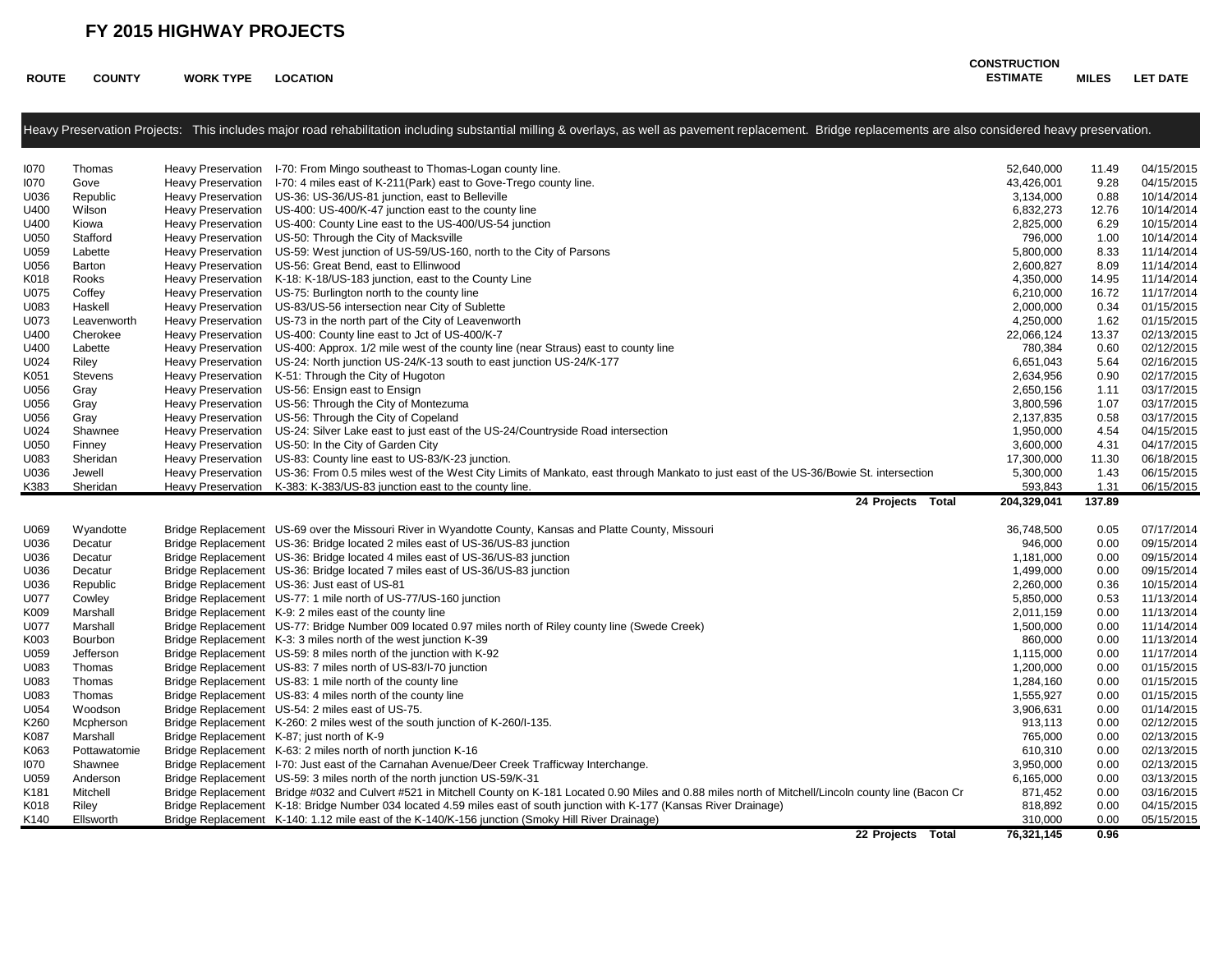| <b>ROUTE</b> | <b>COUNTY</b>                | <b>WORK TYPE</b>                                       | <b>LOCATION</b>                                                                                                             | <b>CONSTRUCTION</b><br><b>ESTIMATE</b> | MILES          | <b>LET DATE</b>          |
|--------------|------------------------------|--------------------------------------------------------|-----------------------------------------------------------------------------------------------------------------------------|----------------------------------------|----------------|--------------------------|
|              |                              |                                                        | Light Preservation Projects: This includes seals and light overlays. Bridge repairs are also considered light preservation. |                                        |                |                          |
| U024B        | Sherman                      | <b>Light Preservation</b>                              | US-24Bus: North junction of US-24Bus/K-27, east and south to the east junction of I-70/US-24Bus                             | 406,000                                | 2.32           | 12/17/2014               |
| K025         | Logan                        | <b>Light Preservation</b>                              | K-25: Russell Springs north to west junction of US-40/K-25                                                                  | 347,000                                | 11.29          | 10/15/2014               |
| K027         | Sherman                      | <b>Light Preservation</b>                              | K-27: Goodland north to the County Line                                                                                     | 1,572,000                              | 16.55          | 12/17/2014               |
| U040         | Logan                        | <b>Light Preservation</b>                              | US-40: County Line east to concrete pavement (west of Oakley)                                                               | 925,000                                | 35.53          | 10/15/2014               |
| U083         | Decatur                      | <b>Light Preservation</b>                              | US-83: 9 miles north of the County Line. north to Oberlin                                                                   | 381,000                                | 8.00           | 10/22/2014               |
| U083         | Logan                        | <b>Light Preservation</b>                              | US-83: County Line North to the East Junction of US-83/US-40                                                                | 5,232,000                              | 29.12          | 10/15/2014               |
| K117         | Rawlins                      | <b>Light Preservation</b>                              | K-117: From the US-36/K-117 junction, north to the State Line                                                               | 1,057,000                              | 11.98          | 10/22/2014               |
| U183         | Ellis                        | <b>Light Preservation</b>                              | US-183: County Line north to the US-183/US-183 Bypass Junction                                                              | 1,530,000                              | 11.37          | 11/14/2014               |
| K247         | Ellis                        | <b>Light Preservation</b>                              | K-247: Ellis north to the I-70/K-247 junction                                                                               | 222,000                                | 0.08           | 11/19/2014               |
| U281         | Russell                      | <b>Light Preservation</b>                              | US-281: West junction of US-281/K-18 east to the east junction of US-281/K-18                                               | 256,000                                | 8.51           | 10/22/2014               |
| U283<br>U050 | Norton                       | <b>Light Preservation</b>                              | US-283: US-283/US-36 junction, north to the State Line<br>US-50: State Line east to Syracuse                                | 1,646,000                              | 11.26<br>17.18 | 11/19/2014<br>10/22/2014 |
| U083         | Hamilton<br>Haskell          | <b>Light Preservation</b><br><b>Light Preservation</b> | US-83: County Line north to just north of the US-83/US-160/K-144 junction                                                   | 3,058,000<br>3,302,000                 | 12.23          | 10/22/2014               |
| U083         | Seward                       | <b>Light Preservation</b>                              | US-83: US-83/US-160 junction north to the County Line                                                                       | 2,398,000                              | 7.99           | 10/22/2014               |
| K096         | Lane                         | <b>Light Preservation</b>                              | K-96: County Line east to Dighton                                                                                           | 1,091,000                              | 11.41          | 10/22/2014               |
| K025         | Grant                        | <b>Light Preservation</b>                              | K-25: Ulysses north to the County Line                                                                                      | 2,010,000                              | 9.85           | 10/22/2014               |
| U400         | Ford                         | <b>Light Preservation</b>                              | US-400: Approx. 6 miles northwest of the US-400/K-34 junction (near Ford) southeast to the County Line                      | 410,000                                | 12.74          | 11/14/2014               |
| K034         | Ford                         | <b>Light Preservation</b>                              | K-34: US-54/K-34 northwest to the US-400/K-34 junction                                                                      | 2,792,000                              | 3.61           | 11/14/2014               |
| U160         | Clark                        | <b>Light Preservation</b>                              | US-160: Bridge #010 east to the County Line                                                                                 | 1,489,000                              | 12.01          | 02/18/2015               |
| U160         | Grant                        | <b>Light Preservation</b>                              | US-160: County Line east toUlysses                                                                                          | 1,051,000                              | 8.45           | 10/22/2014               |
| U160         | Stanton                      | <b>Light Preservation</b>                              | US-160: North junction of US-160/K-27 east to the County Line                                                               | 1,614,000                              | 12.93          | 10/22/2014               |
| K190         | Grant                        | <b>Light Preservation</b>                              | K-190: US-160/K-190 junction south and east to the County Line                                                              | 552,000                                | 6.00           | 10/22/2014               |
| K190         | Haskell                      | <b>Light Preservation</b>                              | K-190: County Line southeast to Satanta                                                                                     | 579,000                                | 6.29           | 10/22/2014               |
| K156         | Hodgeman                     | <b>Light Preservation</b>                              | K-156: Approx. 10 3/4 miles east of the K-156/US-283 junction northeast to the County Line                                  | 245,000                                | 9.00           | 07/16/2014               |
| K027         | Greeley                      | <b>Light Preservation</b>                              | K-27: Tribune north to the County Line                                                                                      | 389,000                                | 15.39          | 07/16/2014               |
| K004         | Lane                         | <b>Light Preservation</b>                              | K-4: County Line east to the east junction of K-4/K-23                                                                      | 2,147,000                              | 11.93          | 10/22/2014               |
| K004         | Scott                        | <b>Light Preservation</b>                              | K-4: US-83/K-4 junction east to the County Line                                                                             | 2,095,000                              | 11.93          | 10/22/2014               |
| K025         | Grant                        | <b>Light Preservation</b>                              | K-25: County Line north toUlysses                                                                                           | 2,325,000                              | 13.36          | 10/22/2014               |
| U056         | Stevens                      | <b>Light Preservation</b>                              | US-56: US-56/K-51 junction north to the east junction of US-56/K-25                                                         | 266,000                                | 2.15           | 10/22/2014               |
| K025         | Stevens                      | <b>Light Preservation</b>                              | K-25: East junction of US-56/K-25 north to the County Line                                                                  | 2,276,000                              | 13.08          | 10/22/2014               |
| U283         | Clark                        | <b>Light Preservation</b>                              | US-283: State Line north to the south junction of US-283/US-160                                                             | 479,000                                | 13.58          | 11/19/2014               |
| U160         | Clark                        | <b>Light Preservation</b>                              | US-160: South junction of US-160/US-283 east to Ashland                                                                     | 1,164,000                              | 11.21          | 11/19/2014               |
| K004         | Wabaunsee                    | <b>Light Preservation</b>                              | K-4: Eskridge east and north to the County Line                                                                             | 1,329,000                              | 15.64          | 11/19/2014               |
| K004         | Shawnee                      | <b>Light Preservation</b>                              | K-4: County Line east and north to Auburn Road (RS-514)                                                                     | 1,366,000                              | 10.12          | 11/19/2014               |
| K004A        | Jefferson                    | <b>Light Preservation</b>                              | K-4Alt: K-4/K-4Alt junction north to Nortonville                                                                            | 50,000                                 | 0.55           | 12/17/2014               |
| K009         | Jackson                      | <b>Light Preservation</b>                              | K-9: US-75/K-9 junction east to the County Line                                                                             | 999,000                                | 10.30          | 12/17/2014               |
| K009         | Atchison                     | <b>Light Preservation</b>                              | K-9: County Line east to the US-159/K-9 junction                                                                            | 197,000                                | 2.03           | 12/17/2014               |
| K013<br>K013 | Riley                        | <b>Light Preservation</b>                              | K-13: US-24/K-13 junction north and est to the County Line                                                                  | 118,000                                | 0.98           | 11/19/2014<br>11/19/2014 |
| K016         | Pottawatomie<br>Pottawatomie | <b>Light Preservation</b>                              | K-13: County Line northeast to the K-13/K-16 junction                                                                       | 1,644,000<br>2,770,000                 | 13.64<br>19.24 | 11/19/2014               |
| K018         | Riley                        | <b>Light Preservation</b><br><b>Light Preservation</b> | K-16: North junction of K-16/K-99 east to the K-16/K-63 junction<br>K-18: K-18/RS-542 junction east to the County Line      | 199,000                                | 2.05           | 11/19/2014               |
| K018         | Wabaunsee                    | <b>Light Preservation</b>                              | K-18: County Line east to the K-18/K-99 junction                                                                            | 500,000                                | 5.15           | 11/19/2014               |
| U024         | Shawnee                      | <b>Light Preservation</b>                              | US-24: Topeka East to the County Line                                                                                       | 1,410,000                              | 3.53           | 07/15/2014               |
| U024         | Jefferson                    | <b>Light Preservation</b>                              | US-24: From US-24/Lecompton Road Junction (RS-330), East to Chip Seal/Junction US-59                                        | 1,010,000                              | 2.95           | 07/15/2014               |
| U024         | Pottawatomie                 | <b>Light Preservation</b>                              | US-24: 2L/4L section east to the County Line                                                                                | 583,000                                | 16.42          | 11/19/2014               |
| K031         | Osage                        | <b>Light Preservation</b>                              | K-31: South junction of US-56/K-31 south to the K-31/K-170 junction                                                         | 148,000                                | 1.50           | 11/19/2014               |
| K031         | Osage                        | <b>Light Preservation</b>                              | K-31: Osage City east to the US-75/K-31/K-268 junction                                                                      | 662,000                                | 6.69           | 11/19/2014               |
| U040         | Shawnee                      | <b>Light Preservation</b>                              | US-40: US-40/K-4 junction east to the end of the concrete pavement                                                          | 45,000                                 | 0.45           | 12/17/2014               |
| U056         | Johnson                      | <b>Light Preservation</b>                              | US-56: I-35/US-56 junction east to the US-56/US-69 junction                                                                 | 480,000                                | 1.37           | 12/17/2014               |
| U059         | Atchison                     | <b>Light Preservation</b>                              | US-59: County Line northeast to Atchison                                                                                    | 1,428,000                              | 13.60          | 12/17/2014               |
| K062         | Jackson                      | <b>Light Preservation</b>                              | K-62: K-62/K-16 junction north to the County Line                                                                           | 716,000                                | 7.31           | 11/19/2014               |
| K062         | Nemaha                       | <b>Light Preservation</b>                              | K-62: County Line north to the K-62/K-9 junction                                                                            | 591,000                                | 6.03           | 11/19/2014               |
| K068         | Osage                        | <b>Light Preservation</b>                              | K-68: US-75/K-68 junction east to the K-68/K-268 junction                                                                   | 320,000                                | 11.41          | 11/19/2014               |
| U069         | Wyandotte                    | <b>Light Preservation</b>                              | US-69: East junction of I-35/US-69 north to the west junction of I-70/US-69                                                 | 543,000                                | 3.40           | 12/17/2014               |
| U069         | Johnson                      | <b>Light Preservation</b>                              | US-69: 159th St. north to 132nd St.                                                                                         | 999,000                                | 3.52           | 12/17/2014               |
| U069         | Johnson                      | <b>Light Preservation</b>                              | US-69: US-69/US-56 junction north to the I-35/I-635/US-69 junction                                                          | 822,000                                | 1.77           | 12/17/2014               |
| U073         | Atchison                     | <b>Light Preservation</b>                              | US-73: US-73/RS-25 junction north to the County Line                                                                        | 849,000                                | 7.08           | 12/17/2014               |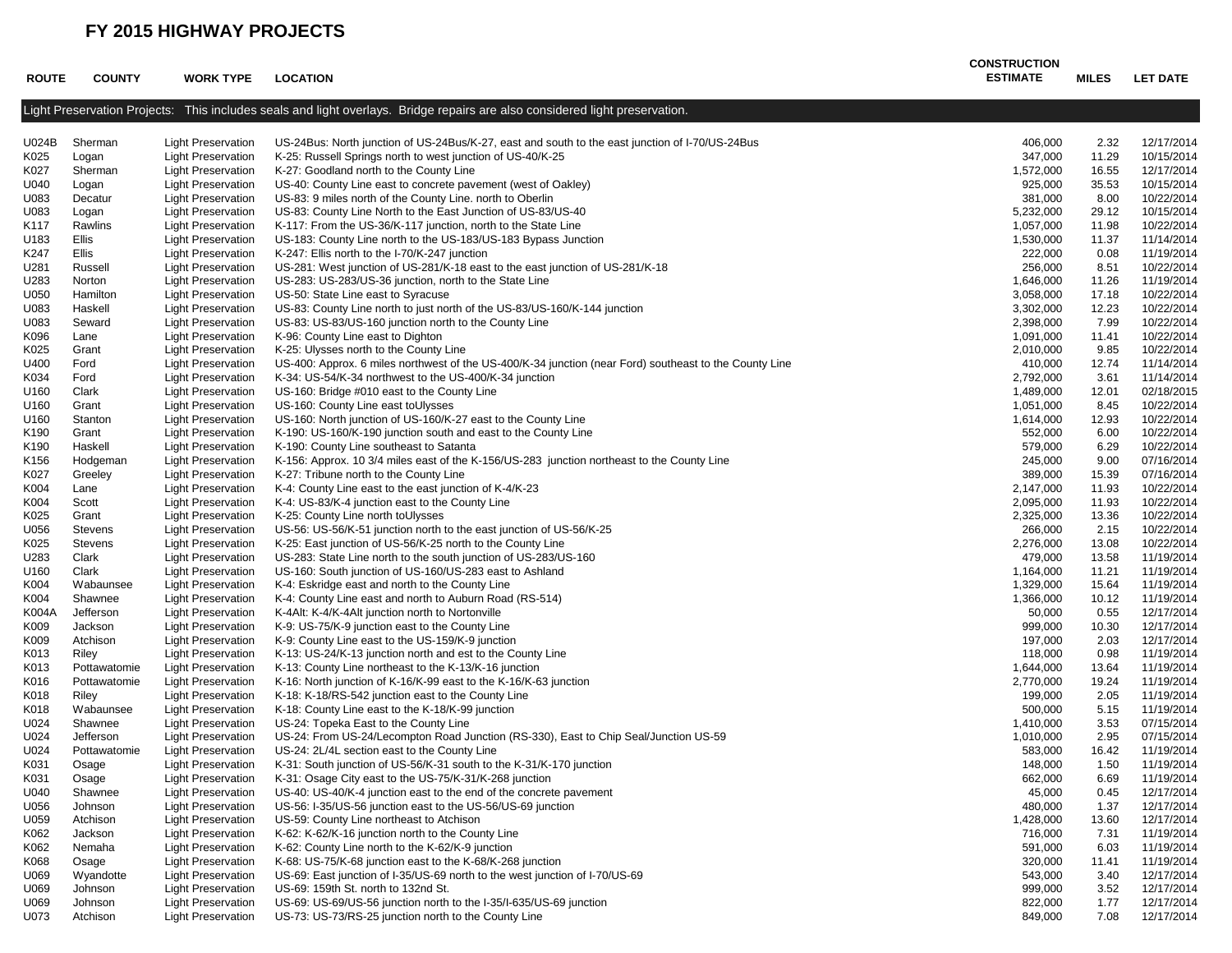|                  |                           |                           |                                                                                                                                    | <b>CONSTRUCTION</b> |              |                 |
|------------------|---------------------------|---------------------------|------------------------------------------------------------------------------------------------------------------------------------|---------------------|--------------|-----------------|
| <b>ROUTE</b>     | <b>COUNTY</b>             | <b>WORK TYPE</b>          | <b>LOCATION</b>                                                                                                                    | <b>ESTIMATE</b>     | <b>MILES</b> | <b>LET DATE</b> |
| U073             | <b>Brown</b>              | <b>Light Preservation</b> | US-73: County Line west to the East City Limits of Horton                                                                          | 1,017,000           | 8.48         | 12/17/2014      |
| U073             | Leavenworth               | <b>Light Preservation</b> | US-73: Lansing north to Leavenworth                                                                                                | 777,000             | 4.09         | 12/17/2014      |
| U075             | Osage                     | <b>Light Preservation</b> | US-75: From the US-75/K-31/K-268 junction north to the 2-Lane/4-Lane transition section                                            | 1,029,000           | 9.53         | 11/19/2014      |
| U075             | Shawnee                   | Light Preservation        | US-75: Approx. 2 miles north of the Shawnee/Osage County Line (beginning of concrete pavement) north to the US-75/42nd St junction | 1,647,000           | 6.72         | 12/17/2014      |
| K079             | Jackson                   | <b>Light Preservation</b> | K-79: K-79/K-16 junction, north to Circleville                                                                                     | 349,000             | 3.56         | 11/19/2014      |
| K092             | Leavenworth               | <b>Light Preservation</b> | K-92: County Line east to Leavenworth                                                                                              | 430,000             | 15.34        | 12/17/2014      |
| U159             | Jefferson                 | <b>Light Preservation</b> | US-159: in the City of Nortonville                                                                                                 | 43,000              | 0.47         | 12/17/2014      |
| K170             | Lyon                      | <b>Light Preservation</b> | K-170: From the K-170/K-99 junction, east to the Lyon/Osage County Line                                                            | 795000              | 8.03         | 11/19/2014      |
| K170             | Osage                     | <b>Light Preservation</b> | K-170: County Line east and north to Osage City                                                                                    | 1,292,000           | 13.05        | 11/19/2014      |
| K214             | Jackson                   | <b>Light Preservation</b> | K-214: South junction of US-75/K-214 to the north junction of US-75/K-214                                                          | 183,000             | 1.97         | 12/17/2014      |
| K004             | Saline                    | <b>Light Preservation</b> | K-4: K-4/RS-594/Old 81 junction north to the K-4/K-104 junction                                                                    | 517,000             | 2.02         | 12/17/2014      |
| K004             | Saline                    | <b>Light Preservation</b> | K-4: K-4/K-104 junction east to Gypsum                                                                                             | 1,051,000           | 10.72        | 12/17/2014      |
| K004             | Saline                    | <b>Light Preservation</b> | K-4: Gypsum south and east to the County Line                                                                                      | 418,000             | 4.26         | 12/17/2014      |
| K004             | Dickinson                 | <b>Light Preservation</b> | K-4: County Line east to the K-4/K-43 junction                                                                                     | 1,701,000           | 17.02        | 12/17/2014      |
| K004             | Dickinson                 | <b>Light Preservation</b> | K-4: K-4/K-43 junction east to the US-77/K-4 junction                                                                              | 759,000             | 7.75         | 12/17/2014      |
| K004             | Morris                    | Light Preservation        | K-4: County Line east to County Line                                                                                               | 3,147,000           | 32.12        | 12/17/2014      |
| K015             | Clay                      | <b>Light Preservation</b> | K-15: Clay Center north to the County Line (K-15/K-9 junction)                                                                     | 1,170,000           | 11.94        | 10/22/2014      |
| K028             | Jewell                    | <b>Light Preservation</b> | K-28: K-28/K-14 junction east to the K-28/K-148 junction                                                                           | 616,000             | 6.10         | 10/22/2014      |
| K043             | Dickinson                 | <b>Light Preservation</b> | K-43: K-43/RS-191 junction north to the I-70/K-43 junction (Except thru Enterprise)                                                | 2,648,000           | 11.72        | 12/17/2014      |
| U050             | Chase                     | <b>Light Preservation</b> | US-50: 1.6 miles west of the US-50/K-177 junction east to 2 miles west of the County Line (Except concrete pavement)               | 1,052,000           | 10.52        | 12/17/2014      |
| K080             | Clay                      | <b>Light Preservation</b> | K-80: Morganville east to the K-15/K-80 junction                                                                                   | 374,000             | 3.82         | 10/22/2014      |
| U081             | Republic                  | <b>Light Preservation</b> | Various locations on US-81                                                                                                         | 1,173,000           | 8.38         | 10/22/2014      |
| U081             | Republic                  | Light Preservation        | Various locations on US-81                                                                                                         | 480,000             | 1.20         | 10/22/2014      |
| U081             | Ottawa                    | <b>Light Preservation</b> | US-81: 6.4 miles north of US-81/K-106 junction north to the County Line                                                            | 3,201,000           | 6.67         | 10/22/2014      |
| K <sub>104</sub> | Saline                    | <b>Light Preservation</b> | K-104: K-104/K-4 junction north and west to the I-135/K-104 junction                                                               | 582,000             | 2.28         | 12/17/2014      |
| K148             | Jewell                    | Light Preservation        | K-148: K-148/K-28 junction east to the County Line                                                                                 | 707,000             | 7.00         | 10/22/2014      |
| K148             | Republic                  | <b>Light Preservation</b> | K-148: County Line east to the US-81/K-148 junction                                                                                | 1,566,000           | 15.50        | 10/22/2014      |
| K148             | Washington                | <b>Light Preservation</b> | K-148: County Line east to the K-148/K-9 junction                                                                                  | 595,000             | 17.00        | 10/22/2014      |
| K218             | Dickinson                 | Light Preservation        | K-218: K-218/K-4 junction south to the West City Limits of Herington                                                               | 167,000             | 1.71         | 12/17/2014      |
| K232             | Ellsworth                 | <b>Light Preservation</b> | K-232: K-232/Old U-40 junction north to the County Line                                                                            | 551,000             | 3.30         | 10/22/2014      |
| K232             | Lincoln                   | <b>Light Preservation</b> | K-232: County Line north to County Line                                                                                            | 835,000             | 5.00         | 10/22/2014      |
| K014             | Kingman                   | <b>Light Preservation</b> | K-14: From East Junction US-54/K-14 North to the County Line                                                                       | 1,076,000           | 4.48         | 10/22/2014      |
| K014             | Reno                      | <b>Light Preservation</b> | K-14 from South County Line to Junction K-14/K-96                                                                                  | 3,914,000           | 16.66        | 10/22/2014      |
| K015             | Harvey                    | <b>Light Preservation</b> | K-15 From North City Limits of Newton, North to County Line                                                                        | 868,000             | 7.62         | 12/17/2014      |
| K019             | Pawnee                    | <b>Light Preservation</b> | K-19 from Junction K-19/K-19Spur to East County Line                                                                               | 1,201,000           | 10.18        | 10/22/2014      |
| K019             | Stafford                  | <b>Light Preservation</b> | K-19 from West County Line to Junction US-28/K-19                                                                                  | 1,056,000           | 8.95         | 10/22/2014      |
| K042             | Pratt                     | <b>Light Preservation</b> | K-42 from Junction US-281/K-42 to South County Line                                                                                | 838,000             | 9.02         | 10/22/2014      |
| K042             | Barber                    | <b>Light Preservation</b> | K-42 from North County Line to East County Line                                                                                    | 454,000             | 4.89         | 10/22/2014      |
| K042             | Kingman                   | <b>Light Preservation</b> | K-42 from the West County Line to Junction K-14/K-42                                                                               | 2,208,000           | 23.74        | 10/22/2014      |
|                  |                           |                           |                                                                                                                                    |                     |              |                 |
| K049             | Sumner                    | <b>Light Preservation</b> | K-49 from North City Limits of Caldwell to East Junction US-160/K-49                                                               | 1,494,000           | 16.60        | 12/17/2014      |
| U050             | Harvey                    | <b>Light Preservation</b> | US-50 from 4 Lane Divided/4 Lane to End PC                                                                                         | 876,000             | 3.51         | 12/17/2014      |
| U050             | Stafford                  | Light Preservation        | US-50 from West County Line to Junction US-50/US-281                                                                               | 3,173,000           | 15.04        | 10/22/2014      |
| U054             | <b>Butler</b>             | <b>Light Preservation</b> | US-54 from East City Limits of Augusta to Junction US-54/US-400                                                                    | 1,112,000           | 6.95         | 12/17/2014      |
| U054<br>U054     | Sedgwick<br><b>Butler</b> | <b>Light Preservation</b> | US-54 from East City limits of Wichita to East County Line<br>US-54 from the West County Line to Andover Road                      | 834,000             | 1.99<br>0.87 | 12/17/2014      |
|                  |                           | Light Preservation        |                                                                                                                                    | 363,000             |              | 12/17/2014      |
| U077             | Cowley                    | <b>Light Preservation</b> | US-77 from State Line to .181 Mile Bridge                                                                                          | 931,000             | 2.89         | 12/17/2014      |
| U077             | Cowley                    | <b>Light Preservation</b> | US-77 from South Junction US-77/US-166 to end Ac                                                                                   | 184,000             | 0.90         | 12/17/2014      |
| K096             | Sedgwick                  | Light Preservation        | K-96 from East River Bridge to Junction I-235/K-96/37th                                                                            | 369,000             | 0.61         | 12/17/2014      |
| K096             | Barton                    | <b>Light Preservation</b> | K-96 from West County Line to North City Limits of great Bend                                                                      | 2,290,000           | 13.63        | 10/22/2014      |
| K096             | Sedgwick                  | <b>Light Preservation</b> | K-96 from Mt. Hope East to Maize (Eastbound Lanes Only)                                                                            | 1,238,000           | 13.76        | 12/17/2014      |
| K096             | Reno                      | <b>Light Preservation</b> | K-96 from .15 Miles West Victory to East County Line (Westbound Lanes Only)                                                        | 296,000             | 3.29         | 12/17/2014      |
| K096             | Sedgwick                  | <b>Light Preservation</b> | K-96: East approach of the bridge over the OKT Railroad, east to approx. 1 mile east of the K-96/Webb interchange                  | 993,000             | 5.74         | 07/16/2014      |
| U160             | Sumner                    | <b>Light Preservation</b> | US-160 from West County Line to West City Limits of Wellington                                                                     | 3,502,000           | 21.48        | 12/17/2014      |
| U166             | Cowley                    | <b>Light Preservation</b> | US-166 from West County Line to RS-646                                                                                             | 580,000             | 4.83         | 12/17/2014      |
| U166             | Sumner                    | <b>Light Preservation</b> | US-166 from Beginning AC to East County Line                                                                                       | 597,000             | 4.98         | 12/17/2014      |
| U177             | Sumner                    | <b>Light Preservation</b> | US-177 from State Line to Junction US-81/US-177                                                                                    | 344,000             | 3.51         | 12/17/2014      |
| K254             | <b>Butler</b>             | <b>Light Preservation</b> | K-254 from West County Line to Begin PC                                                                                            | 5,307,000           | 11.90        | 12/17/2014      |
| U281             | Pratt                     | <b>Light Preservation</b> | US-281 from North City Limits of Pratt to North City Limits of luka                                                                | 557,000             | 5.02         | 10/22/2014      |
| U281             | Barton                    | <b>Light Preservation</b> | US-281 from Junction US-281/K-4 to the North County Line                                                                           | 1,363,000           | 11.08        | 10/22/2014      |
| U281             | Barber                    | <b>Light Preservation</b> | US-281 from State Line to Junction US-160/US-281                                                                                   | 1,434,000           | 23.89        | 10/22/2014      |
| U281             | Stafford                  | <b>Light Preservation</b> | US-281 from Junction US-50/US-281 to Junction Us-281/K-19                                                                          | 1,802,000           | 14.02        | 10/22/2014      |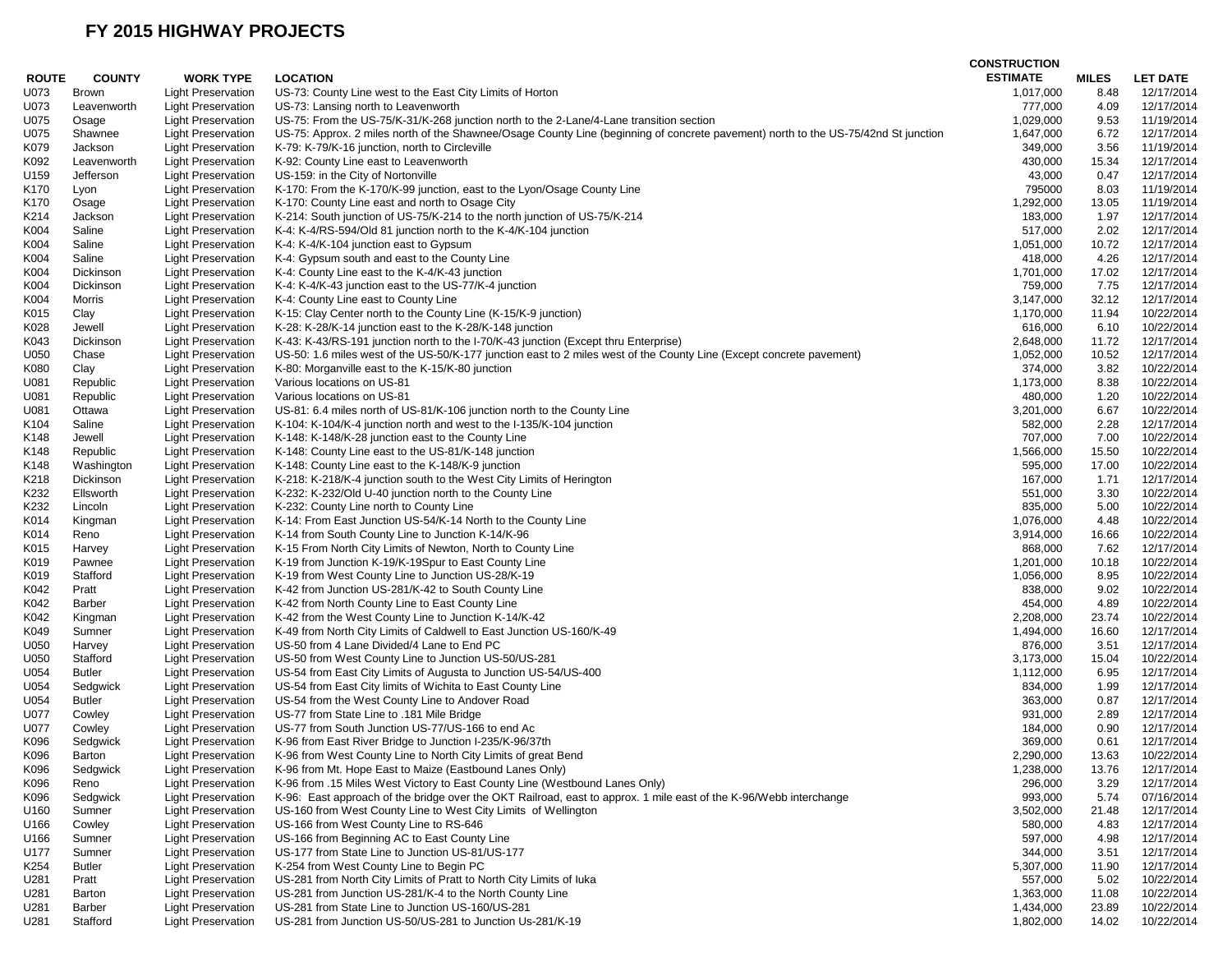|              |               |                           |                                                                                                                                  | <b>CONSTRUCTION</b> |              |                 |
|--------------|---------------|---------------------------|----------------------------------------------------------------------------------------------------------------------------------|---------------------|--------------|-----------------|
| <b>ROUTE</b> | <b>COUNTY</b> | <b>WORK TYPE</b>          | <b>LOCATION</b>                                                                                                                  | <b>ESTIMATE</b>     | <b>MILES</b> | <b>LET DATE</b> |
| K007         | Crawford      | <b>Light Preservation</b> | K-7 from South County Line to Junction K-7/K-126                                                                                 | 548,000             | 4.98         | 12/17/2014      |
| K007         | Crawford      | <b>Light Preservation</b> | K-7 from Junction K-7/K-126 to South City Limits of Girard                                                                       | 678.000             | 6.16         | 12/17/2014      |
| K031         | Anderson      | <b>Light Preservation</b> | K-31 from the West County Line to Junction US-59/K-31                                                                            | 1,965,000           | 20.68        | 11/19/2014      |
| K031         | Coffey        | <b>Light Preservation</b> | K-31 from North County Line to the East County Line                                                                              | 760,000             | 8.00         | 11/19/2014      |
| K031         | Osage         | <b>Light Preservation</b> | K-31 from East Junction I-35/K-31 to the South County Line                                                                       | 124,000             | 1.30         | 11/19/2014      |
| K047         | Neosho        | <b>Light Preservation</b> | K-47 from South Junction US-59/K-47 then East to West City Limits of St. Paul                                                    | 498,000             | 4.52         | 12/17/2014      |
| U054         | Allen         | <b>Light Preservation</b> | US-54 from RS-1492 to East County Line                                                                                           | 1,987,000           | 11.83        | 11/19/2014      |
| U054         | Greenwood     | <b>Light Preservation</b> | US-54 from West County Line to West City Limits of Eureka                                                                        | 2,127,000           | 12.51        | 11/19/2014      |
| U054         | Greenwood     | <b>Light Preservation</b> | US-54 from East City Limits of Eureka to East Junction US-54/K-99                                                                | 929,000             | 5.46         | 11/19/2014      |
| U400         | Cherokee      | <b>Light Preservation</b> | US-69Alt from State Line to Junction US-69Alt/US-400. US-400 from Junction US-400/K-66 to US-400/US-69Alt                        | 546,000             | 5.75         | 12/17/2014      |
| U166         | Labette       | <b>Light Preservation</b> | US-166 from the West County Line to West Junction US-59/US-166. US-59 from East Junction US-59/US-166 to West Junction US-59/US- | 2,273,000           | 24.98        | 12/17/2014      |
| U075         | Wilson        | <b>Light Preservation</b> | US-75 from East City Limits of Neodesha to 4.6 miles North of Junction US-75/K-47                                                | 1,585,000           | 13.10        | 11/19/2014      |
| K146         | Crawford      | <b>Light Preservation</b> | K-146 from West County Line to Junction K-3/K-146                                                                                | 578,000             | 6.56         | 12/17/2014      |
| U160         | Montgomery    | <b>Light Preservation</b> | US-160 from East City Limits of Independence to North Junction US-160/US-169                                                     | 720,000             | 5.95         | 11/19/2014      |
| U166         | Cherokee      | <b>Light Preservation</b> | US-166 from West City Limits of Baxter Springs to Junction US-166/K-26                                                           | 1,144,000           | 5.72         | 12/17/2014      |
| U400         | Labette       | <b>Light Preservation</b> | US-400 Beginning at the Montgomery/Labette County Line thence Easterly 8.78 Miles                                                | 4,723,000           | 8.78         | 07/15/2014      |
| U024         | Osborne       | <b>Light Preservation</b> | US-24 in Osborne County From North Junction US-24/US-281 to 7.064 Miles East                                                     | 1,168,515           | 7.06         | 11/19/2014      |
| K009         | Washington    | <b>Light Preservation</b> | K-9: 3.80 to 3.85 Miles North of the Clay/Washington County Line                                                                 | 220,455             | 0.08         | 07/23/2014      |
| U083         | Decatur       | <b>Light Preservation</b> | US-83 in Decatur County from 75 Feet South of Junction US-83/US-36 to 75 Feet North                                              | 31,050              | 0.01         | 08/15/2014      |
| 1070         | Geary         | <b>Light Preservation</b> | I-70: Rest areas, eastbound and westbound, at State Milepost 294                                                                 | 161,000             | 1.00         | 08/20/2014      |
| 1070         | Thomas        | <b>Light Preservation</b> | I-70: Junction of I-70/K-25 near Colby                                                                                           | 16,000              | 0.01         | 07/16/2014      |
| 1070         | Russell       | <b>Light Preservation</b> | Beginning at Junction US-281/I-70 then East 20.060 Miles to the Russell/Ellsworth County Line                                    | 12,159,180          | 20.06        | 11/19/2014      |
| 1035         | Johnson       | <b>Light Preservation</b> | I-35: Just north of I-35/K-7, north to I-35/Santa Fe                                                                             | 18,600,000          | 2.40         | 12/17/2014      |
| 1435         | Johnson       | <b>Light Preservation</b> | I-435: From 0.5 miles east of the I-435/Quivira Rd. junction, east to Metcalf Ave.                                               | 20,000,000          | 2.48         | 12/15/2014      |
| U169         | Montgomery    | <b>Light Preservation</b> | <b>US-169</b>                                                                                                                    | 56,840              | 0.00         | 07/01/2014      |
| U160         | Cowley        | <b>Light Preservation</b> | US-160 east of Cambridge                                                                                                         | 82,000              | 0.00         | 10/15/2014      |
| K014         | Harper        | <b>Light Preservation</b> | K-14 & BNSF northwest edge of Harper                                                                                             | 54,120              | 0.01         | 12/15/2014      |
|              |               |                           | 145 Projects<br>Total                                                                                                            | 210.944.160         | 1.243.71     |                 |

| 1035 | Lyon       | <b>Bridge Repair</b> | Bridge on I-35, located approx. 4 miles east of the I-35/K-99 junction (over Neosho River)                                           | 60,000    | 0.00 | 07/15/2014 |
|------|------------|----------------------|--------------------------------------------------------------------------------------------------------------------------------------|-----------|------|------------|
| K010 | Johnson    | <b>Bridge Repair</b> | 6 bridges on K-10 in Johnson County                                                                                                  | 1,147,000 | 0.02 | 07/15/2014 |
| 1435 | Johnson    | <b>Bridge Repair</b> | Bridge #311 located just west of the Kansas/Missouri State Line (over Indian Creek)                                                  | 321,000   | 0.00 | 08/15/2014 |
| U069 | Johnson    | <b>Bridge Repair</b> | US-69: bridge just south of the I-35/I-635/US-69 junction over Turkey Creek                                                          | 1,151,567 | 0.00 | 09/15/2014 |
| 1035 | Wyandotte  | <b>Bridge Repair</b> | I-35: 2 Bridges in Kansas City                                                                                                       | 813,510   | 0.00 | 09/15/2014 |
| U069 | Johnson    | <b>Bridge Repair</b> | I-435/US-69 Interchange (US-69 over I-435)                                                                                           | 214,245   | 0.00 | 09/15/2014 |
| 1135 | Harvey     | <b>Bridge Repair</b> | Bridge #040 on I-135 in Harvey County, located at the junction of I-135/K-196                                                        | 41,000    | 0.00 | 09/15/2014 |
| K055 | Sumner     | <b>Bridge Repair</b> | Bridge on K-55 (over Arkansas River), approx. 8 miles east of the US-81/K-55 junction                                                | 105,000   | 0.01 | 09/15/2014 |
| U166 | Cowley     | <b>Bridge Repair</b> | Bridge on US-166 (over Grouse Creek), approx. 11 miles east of the US-166/US-77 junction                                             | 93,000    | 0.00 | 09/15/2014 |
| K015 | Cowley     | <b>Bridge Repair</b> | Bridge on K-15 (over Walnut River), approx 1 mile west of the north junction of US-77/K-15                                           | 108,000   | 0.00 | 09/15/2014 |
| 1070 | Saline     | <b>Bridge Repair</b> | I-70: Bridge located approx. 1 1/2 miles East of the K-143/I-70 junction                                                             | 113,000   | 0.00 | 09/15/2014 |
| 1035 | Franklin   | <b>Bridge Repair</b> | I-35: Bridge located approx. 3 miles northeast of the I-35/US-59 junction                                                            | 20,000    | 0.00 | 09/15/2014 |
| K096 | Sedgwick   | <b>Bridge Repair</b> | 2 bridges on K-96 over the Arkansas River near the I-235/K-96 junction                                                               | 600,000   | 0.01 | 10/15/2014 |
| K018 | Riley      | <b>Bridge Repair</b> | Bridge on K-18 (over Kansas River), just north of the County Line                                                                    | 58,000    | 0.00 | 10/15/2014 |
| K058 | Coffey     | <b>Bridge Repair</b> | K-58: Bridge located approx. 4 miles east of the south junction of US-75/K-58                                                        | 115,000   | 0.00 | 11/14/2014 |
| 1635 | Wyandotte  | <b>Bridge Repair</b> | 2 bridges on I-635 near the I-635/I-70 junction                                                                                      | 243,000   | 0.00 | 11/14/2014 |
| U050 | Edwards    | <b>Bridge Repair</b> | Bridge on US-50 (over Big Coon Creek), 1 mile east of the US-50/US-183 junction                                                      | 106,000   | 0.00 | 12/15/2014 |
| U166 | Chautaugua | <b>Bridge Repair</b> | Bridge located approx. 11 miles east of the east junction of US-166/K-9                                                              | 169,000   | 0.00 | 12/15/2014 |
| 1435 | Wyandotte  | <b>Bridge Repair</b> | Bridge Repair on Bridges Number 235 and Number 240 on I-435 in Wyandotte County (Missouri River) Located 1.84 Miles North East of K- | 3,300,000 | 0.00 | 01/15/2015 |
| U050 | Harvey     | <b>Bridge Repair</b> | Bridge #071 on US-50 in Harvey County Located 1.96 Miles West of West Junction K-15 (Meridian Ave., ATSF RR)                         | 636,565   | 0.00 | 01/15/2015 |
| U400 | Ford       | <b>Bridge Repair</b> | Bridge on US-400 (over Arkansas River), 14 miles southeast of the US-400/US-56 junction                                              | 594,000   | 0.00 | 01/15/2015 |
| K014 | Mitchell   | <b>Bridge Repair</b> | Bridge on K-14 (over Solomon River), approx. 2 miles south of the US-24/K-14 junction                                                | 116,000   | 0.00 | 01/15/2015 |
| U054 | Sedgwick   | <b>Bridge Repair</b> | 3 Bridges on US-54 in the City of Wichita                                                                                            | 477.000   | 0.00 | 01/15/2015 |
| K039 | Neosho     | <b>Bridge Repair</b> | K-39: Bridge located approx. 1 1/2 miles east of the east junction of US-59/K-39                                                     | 117.000   | 0.00 | 01/15/2015 |
| U054 | Sedgwick   | <b>Bridge Repair</b> | 2 Bridges on US-54 (over Arkansas River and City Sts.), just east of Sycamore St.                                                    | 908,000   | 0.01 | 02/16/2015 |
| K023 | Gray       | <b>Bridge Repair</b> | K-23: Bridge located approx. 1/2 mile south of the US-50/K-23 junction                                                               | 409,000   | 0.00 | 02/16/2015 |
| 1070 | Trego      | <b>Bridge Repair</b> | 4 bridges on I-70                                                                                                                    | 500,000   | 0.02 | 02/16/2015 |
| 1070 | Wyandotte  | <b>Bridge Repair</b> | 5 bridges on I-70 & I-670 in Kansas City                                                                                             | 281,000   | 0.01 | 02/16/2015 |
| U283 | Graham     | <b>Bridge Repair</b> | Bridge on US-283 (over South Fork Solomon River), 1 mile south of the US-283/US-24 junction                                          | 115,000   | 0.00 | 03/16/2015 |
| U077 | Cowley     | <b>Bridge Repair</b> | Bridge on US-77 (over Arkansas River), 3 miles north of the State Line                                                               | 400.000   | 0.00 | 03/16/2015 |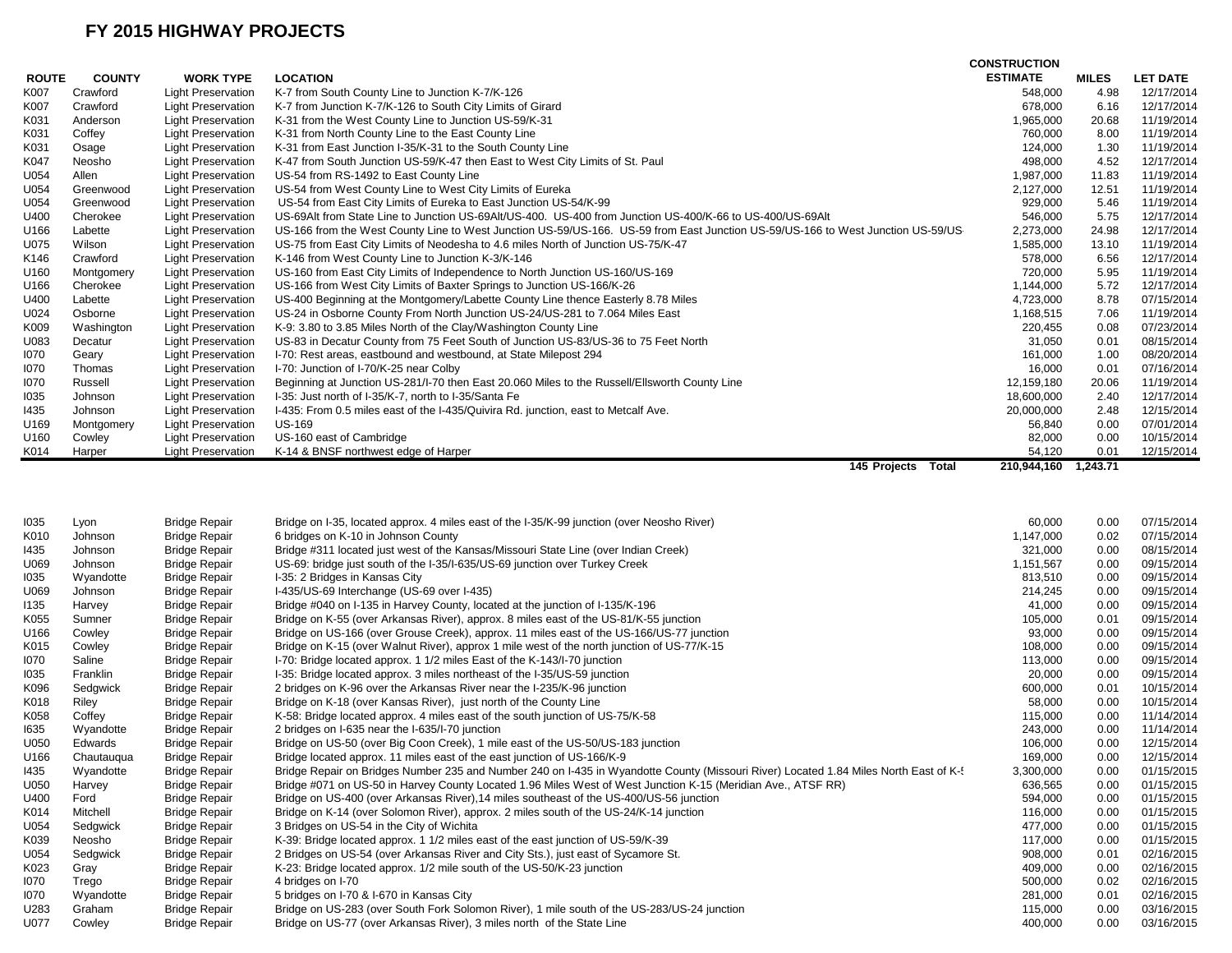|                  |                |                       |                                                                                                                                 | <b>CONSTRUCTION</b> |              |                 |
|------------------|----------------|-----------------------|---------------------------------------------------------------------------------------------------------------------------------|---------------------|--------------|-----------------|
| <b>ROUTE</b>     | <b>COUNTY</b>  | <b>WORK TYPE</b>      | <b>LOCATION</b>                                                                                                                 | <b>ESTIMATE</b>     | <b>MILES</b> | <b>LET DATE</b> |
| K009             | Cloud          | <b>Bridge Repair</b>  | K-9: Bridge located approx. 1 mile southwest of the K-9/K-83 junction                                                           | 267,000             | 0.00         | 03/16/2015      |
| U054             | Greenwood      | <b>Bridge Repair</b>  | US-54: 2 Bridges on US-54 approx. 4 miles east of the County Line                                                               | 232,000             | 0.00         | 03/16/2015      |
| K003             | <b>Bourbon</b> | <b>Bridge Repair</b>  | K-3: Bridge located approx. 2 miles south of the County Line                                                                    | 111,000             | 0.00         | 04/15/2015      |
| K153S            | Mcpherson      | <b>Bridge Repair</b>  | K-153: Bridge located approx. 1 mile northwest of the K-153/K-61 junction                                                       | 104,000             | 0.00         | 04/15/2015      |
| 1135             | Sedgwick       | <b>Bridge Repair</b>  | I-135: 3 Bridges located approx. 1 mile north of I-135/21st St.                                                                 | 1,066,000           | 0.00         | 05/15/2015      |
| U <sub>160</sub> | Sumner         | <b>Bridge Repair</b>  | US-160: 5 bridge repairs                                                                                                        | 644.000             | 0.01         | 05/15/2015      |
| K018             | Geary          | <b>Bridge Repair</b>  | K-18: Bridge located at the junction of I-70/K-18                                                                               | 124,000             | 0.00         | 06/15/2015      |
| 1135             | Sedgwick       | <b>Bridge Repair</b>  | I-135: Bridges located at the junction of I-135/Pawnee Avenue                                                                   | 568,000             | 0.00         | 06/15/2015      |
| 1070             | Wyandotte      | <b>Bridge Repair</b>  | 2 Bridges on I-70 (I-70 over old K-32 and Kaw Rd.), just east of the I-70/I-635 junction                                        | 8,534,000           | 0.00         | 03/16/2015      |
| U050             | Reno           | <b>Bridge Repair</b>  | US-50: Bridge located 3 miles east of the County Line                                                                           | 758,000             | 0.00         | 06/15/2015      |
| 1135             | Harvey         | <b>Bridge Repair</b>  | Bridge located 4 miles north of the I-135/K-196 junction (local road over I-135)                                                | 650,000             | 0.00         | 07/15/2014      |
|                  |                |                       | 41 Projects<br><b>Total</b>                                                                                                     | 26,389,887          |              |                 |
| U036             | <b>Brown</b>   | <b>Culvert Repair</b> | US-36: 1 mile east of the county line                                                                                           | 46,575              | 0.00         | 07/15/2014      |
| U400             | Kiowa          | <b>Culvert Repair</b> | US-400: 2 miles east of the County Line                                                                                         | 775,129             | 0.00         | 11/14/2014      |
| K148             | Republic       | <b>Culvert Repair</b> | Culvert #516 (Coal Creek), 6 miles east of US-81                                                                                | 345,300             | 0.00         | 02/17/2015      |
| U166             | Montgomery     | <b>Culvert Repair</b> | US-166: 1 mile east of county line                                                                                              | 244,500             | 0.00         | 02/17/2015      |
| K052             | Linn           | <b>Culvert Repair</b> | Culvert #531 on K-52 3 miles west of the South Junction US-69/K-52                                                              | 211,600             | 0.00         | 02/17/2015      |
| K028             | Jewell         | <b>Culvert Repair</b> | K-28: Culvert at Buffalo Creek Drainage, in Jewell County, 5.68 miles east of K-14                                              | 355,100             | 0.00         | 03/13/2015      |
| U036             | Marshall       | <b>Culvert Repair</b> | Culvert #551, Snipe Creek Drainage, on US-36, approx2 miles east of US-36/K-99 junction                                         | 1,291,000           | 0.00         | 03/16/2015      |
|                  |                |                       | 7 Projects Total                                                                                                                | 3,269,204           |              |                 |
|                  |                |                       |                                                                                                                                 |                     |              |                 |
|                  |                |                       | Modernization Projects: This includes projects that improve alignment, flatten hills, widen shoulders or improve intersections. |                     |              |                 |
| K027             | Wallace        | Modernization         | K-27: From 7.7 miles north of the Wallace/Greeley county line, north to approx. 2 miles south of West Junction K-27/US-40.      | 11,202,500          | 4.69         | 04/15/2015      |
| U056             | Mcpherson      | Modernization         | US-56: From I-135 to 17th St at McPherson                                                                                       | 3,235,000           | 0.82         | 09/01/2014      |
| U024             | Pottawatomie   | Modernization         | US-24 and Flush Rd                                                                                                              | 1,354,000           | 1.00         | 01/30/2015      |
| U056             | Douglas        | Modernization         | Baldwin City: US-56 (High Street)                                                                                               | 773.000             | 0.25         | 03/05/2015      |
| K068             | Miami          | Modernization         | K-68 and Metcalf in Louisburg                                                                                                   | 1,908,000           | 0.20         | 03/13/2015      |
| K068             | Miami          | Modernization         | K-68: South of K-68, east of US-69/K-68 interchange, in Louisburg from Crestview to Sutherland Drive.                           | 268,000             | 0.04         | 05/15/2015      |
| U056             | Johnson        | Modernization         | US 56 and 199th St                                                                                                              | 400,000             | 1.00         | 05/15/2015      |
| K007             | Johnson        | Modernization         | K-7 and 43rd St                                                                                                                 | 141,000             | 0.04         | 06/06/2015      |
| K007             | Johnson        | Modernization         | K-7 and 75th St.                                                                                                                | 347,000             | 0.04         | 06/14/2015      |
| U024             | Pottawatomie   | Modernization         | US-24 and Excel Road                                                                                                            | 653,000             | 0.48         | 06/26/2015      |
| U054             | Sedgwick       | Modernization         | South of US-54 between 151st St W                                                                                               | 2,000,000           | 0.57         | 06/30/2015      |
| U054             | Sedgwick       | Modernization         | North of US-54 between 151st St W                                                                                               | 2,000,000           | 0.00         | 06/30/2015      |
| U059             | Anderson       | Modernization         | <b>US-59</b>                                                                                                                    | 500,000             | 0.50         | 06/30/2015      |
| U056             | Mcpherson      | Modernization         | I-135 Northbound Off Ramp at US-56 near the city of McPherson                                                                   | 555,602             | 0.11         | 08/20/2014      |
| 1135             | Sedgwick       | Modernization         | I-135/K-96 and I-135/I-235 interchanges                                                                                         | 220,000             | 0.20         | 09/15/2014      |
| U054             | Pratt          | Modernization         | US-54/US-400 (1st Street) and US-281 (Main Street) in the City of Pratt                                                         | 856,980             | 0.20         | 10/22/2014      |
| U160             | Clark          | Modernization         | US-160: Intersection of US-160/US-183/K-34, 6 miles east of Ashland.                                                            | 3,128,001           | 1.25         | 02/16/2015      |
| K004             | Jefferson      | Modernization         | K-4 and 46th St                                                                                                                 | 1,531,870           | 0.45         | 01/14/2015      |
|                  |                |                       | 18 Projects Total                                                                                                               | 31,073,953          | 11.85        |                 |

|      |               |           | Expansion Projects: This includes projects that add lanes or interchanges to a roadway.                     |            |       |            |
|------|---------------|-----------|-------------------------------------------------------------------------------------------------------------|------------|-------|------------|
| 1070 | Wyandotte     | Expansion | I-70: From the I-70/K-7 interchange east to the I-70/110th St. interchange.                                 | 29,590,000 | 1.70  | 12/15/2014 |
| U059 | Douglas       | Expansion | US-59: County Line north for approx. 10 1/2 miles                                                           | 930,000    | 10.53 | 07/16/2014 |
| U069 | Johnson       | Expansion | US-69 & 159th St., City of Overland Park                                                                    | 17.247.240 | 1.87  | 07/15/2014 |
| K018 | Riley         | Expansion | Old K-18/UPRR overpass (near Ogden)                                                                         | 25.875     | 0.10  | 08/15/2014 |
| U077 | Geary         | Expansion | US-77: from junction of I-70, north for 1/2 mile, the US-77/Rucker Rd. intersection and US-77 climbing lane | 7.600.000  | 2.00  | 11/17/2014 |
| U400 | <b>Butler</b> | Expansion | US-400: From Approx. 8 1/4 Miles East of US-400/US-54 Junction, East for 2.5 Miles                          | 3.773.800  | 2.50  | 02/16/2015 |
| U400 | Greenwood     | Expansion | US-400: From Butler/Greenwood County Line, East for appox. 2 1/2 Miles                                      | 3.815.000  | 2.50  | 02/16/2015 |
| U400 | Greenwood     | Expansion | US-400: From 5 Miles East of Butler/Greenwood County Line, East for approx. 2 1/2 Miles                     | 3,314,000  | 2.50  | 02/16/2015 |
| U400 | Greenwood     | Expansion | US-400: From approx. 1 3/4 Miles East of US-400/K-99 East Junction, East for approx. 2 Miles                | 3.916.500  | 2.00  | 02/16/2015 |
| U400 | Wilson        | Expansion | US-400: From approx. 1 1/2 Miles East of Wilson/Greenwood County Line, East for 2 Miles                     | 1.517.000  | 2.00  | 02/16/2015 |
| U400 | Wilson        | Expansion | US-400: From approx. 4 Miles South                                                                          | 4,116,000  | 2.50  | 02/16/2015 |
| U400 | Labette       | Expansion | US-400: From Approx. 0.5 Miles East of Labette/Montgomery County Line, East for 2 1/2 Miles                 | 4.145.000  | 2.50  | 02/16/2015 |
| U400 | Labette       | Expansion | US-400: From approx. 5 Miles Southeast of US-400/US-59 Junction, East for 2 Miles                           | 4.029.000  | 2.00  | 02/16/2015 |
| U050 | Reno          | Expansion | US-50: Approx. 7 1/4 miles east of the East junction of US-50/K-61, east for 1.25 Mile                      | 2,328,000  | 1.25  | 03/17/2015 |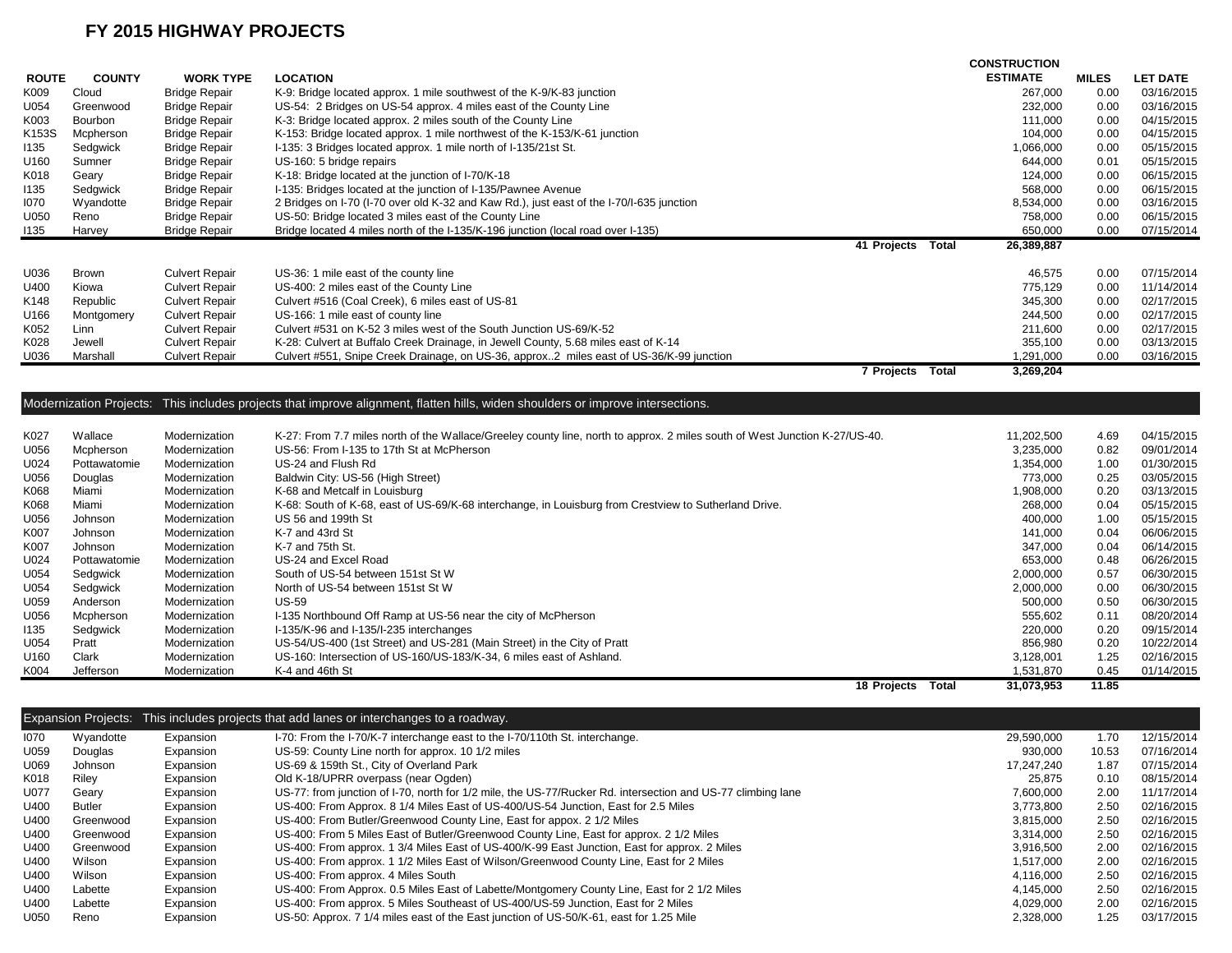|              |               |                  |                                                                                                                                           | <b>CONSTRUCTION</b> |              |                 |
|--------------|---------------|------------------|-------------------------------------------------------------------------------------------------------------------------------------------|---------------------|--------------|-----------------|
| <b>ROUTE</b> | <b>COUNTY</b> | <b>WORK TYPE</b> | <b>LOCATION</b>                                                                                                                           | <b>ESTIMATE</b>     | <b>MILES</b> | <b>LET DATE</b> |
| U050         | Harvev        | Expansion        | US-50: County line east to the City of Burrton                                                                                            | 1.994.500           | 1.11         | 03/17/2015      |
| U050         | Harvey        | Expansion        | US-50: City of Burrton, East for 1 Mile                                                                                                   | 2.877.000           | 1.30         | 03/17/2015      |
| U050         | Chase         | Expansion        | US-50: Strong City east for 2 Miles                                                                                                       | 4.380.000           | 1.96         | 03/17/2015      |
| U050         | Chase         | Expansion        | US-50: Approx. 7 1/2 Miles East of the US-50/K-177 Junction, East for 1.4 Miles                                                           | 2.100.001           | 1.36         | 03/17/2015      |
| U050         | Statewide     | Expansion        | US-50: Existing passing lanes, just east of the county line                                                                               | 3.152.900           | 1.59         | 03/17/2015      |
| U083         | Haskell       | Expansion        | US-83: From 1.75 Mile South of US-83/US-160/K-144J Junction, North to 4.5 Miles North of US-83/US-160/K-144 Junction                      | 27,753,000          | 6.21         | 06/17/2015      |
| U050         | Harvey        | Expansion        | US-50: 0.5 Mile East of US-50/K-89 Junction, East for 0.5 Miles (West end of existing passing lanes).                                     | 929,000             | 0.54         | 06/15/2015      |
| U050         | Harvey        | Expansion        | US-50: Approx. 5 1/4 miles east of the US-50/K-89 junction, East for 1.2 Miles                                                            | 3.140.000           | 1.20         | 06/15/2015      |
| U077         | Geary         | Expansion        | K-18/Spring Valley Road intersection and US-77 from just north of US-77/Lacy Drive/Goldenbelt Blvd., North to just north of McFarland Roa | 5,910,000           | 1.56         | 06/15/2015      |
|              | Lyon          | Expansion        | Warren Way in Emporia                                                                                                                     | 950,000             | 0.50         | 08/15/2014      |
| K051         | Stevens       | Expansion        | K-51 between Commercial Ave and Rd N                                                                                                      | 869,520             | 1.40         | 09/01/2014      |
|              | Sedgwick      | Expansion        | Wichita metro (ITS)                                                                                                                       | 940,000             | 0.00         | 01/21/2015      |
|              | Johnson       | Expansion        | Kansas City metro (ITS)                                                                                                                   | 700.000             | 0.00         | 05/20/2015      |
| U069         | Johnson       | Expansion        | US-69 in Kansas City                                                                                                                      | 350,000             | 3.67         | 06/17/2015      |
|              |               |                  | 28 Projects<br>Total                                                                                                                      | 142.393.335         | 58.35        |                 |

#### Local Construction Projects: This includes projects for transportation improvements typically on the highway system within city limits.

| 1435             | Johnson          | <b>Local Construction</b> | Lenexa: I-435 and 87th Street Interchange                                                                     | 321,368   | 0.03 | 09/09/2014 |
|------------------|------------------|---------------------------|---------------------------------------------------------------------------------------------------------------|-----------|------|------------|
|                  | Sedgwick         | <b>Local Construction</b> | Wichita: 13th Street & Edgemoor Street                                                                        | 498,923   | 0.00 | 03/27/2015 |
| K113             | Riley            | <b>Local Construction</b> | Manhattan: K-113 and Kimball                                                                                  | 454,574   | 0.10 | 09/17/2014 |
| U081             | Sedgwick         | <b>Local Construction</b> | US-81 and 79th Street                                                                                         | 866,541   | 0.01 | 11/19/2014 |
| U056             | Marion           | <b>Local Construction</b> | Marion County: Junction of US-56/US-77/K-156                                                                  | 3,555,000 | 0.40 | 04/16/2015 |
| U059             | Labette          | <b>Local Construction</b> | Parsons: US-59 from Southern Avenue to Thornton Avenue                                                        | 412,965   | 0.57 | 06/10/2014 |
| U050             | Lyon             | <b>Local Construction</b> | Emporia: US-50 from Constitution Street to Commercial Street and K-99 from Kansas Avenue to South City Limits | 392,265   | 0.73 | 07/08/2014 |
| U166             | Montgomery       | <b>Local Construction</b> | Coffeyville: US-166 (Northeast Street) from Walnut to Eighth Street                                           | 438,840   | 0.96 | 07/16/2014 |
| U040             | Douglas          | <b>Local Construction</b> | Lawrence: US-40 from Folks Road to K-10                                                                       | 498,870   | 1.99 | 07/16/2014 |
| K004             | Mcpherson        | <b>Local Construction</b> | Lindsborg: K-4 from Main Street to Harrison/Cole Street                                                       | 588,915   | 0.25 | 06/17/2015 |
| K096             | <b>Ness</b>      | <b>Local Construction</b> | Ness City: From K-96/US-283 intersection west one block on K-96                                               | 284,625   | 0.07 | 06/17/2015 |
| U069             | Wyandotte        | <b>Local Construction</b> | Kansas City: US-69 from Tauromee Avenue to Washington Boulevard                                               | 405,994   | 0.45 | 06/17/2015 |
| K031             | Osage            | <b>Local Construction</b> | Osage City: K-31 from 7th Street to 10th Street                                                               | 244,260   | 0.47 | 06/17/2015 |
| K260             | Mcpherson        | <b>Local Construction</b> | Moundridge: K-260 at the intersection of Christian Avenue and Cole Street                                     | 190,440   | 0.03 | 06/17/2015 |
| U183             | Phillips         | <b>Local Construction</b> | Phillipsburg: US-183 between State Street (US-36) and West Walnut Street                                      | 271,170   | 0.59 | 06/17/2015 |
| U054             | <b>Butler</b>    | <b>Local Construction</b> | Augusta: US-54 from West City Limits to West of Walnut Street                                                 | 445,050   | 0.47 | 06/17/2015 |
| K061             | Reno             | <b>Local Construction</b> | Hutchinson: K-61, US-50 to Lorraine Street                                                                    | 480,980   | 1.94 | 06/17/2015 |
| U281             | Barton           | <b>Local Construction</b> | Hoisington: US-281 from 6th Street to South return of 8th Street                                              | 541,305   | 0.19 | 06/17/2015 |
| K <sub>156</sub> | Finney           | <b>Local Construction</b> | Garden City: K-156 from 400' West of Center Street to Anderson Street                                         | 664,470   | 0.18 | 06/17/2015 |
| U283             | Ness             | <b>Local Construction</b> | Ness City: US-283 just South of the K-96 Intersection South 300 feet                                          | 238,050   | 0.06 | 06/17/2015 |
| U073             | Atchison         | <b>Local Construction</b> | Atchison: US-73 from 10th and Main to South City Limits                                                       | 333,270   | 1.82 | 06/17/2015 |
| U073             | <b>Brown</b>     | <b>Local Construction</b> | Horton: US-73 from Central Avenue to the East City Limits                                                     | 203,895   | 0.48 | 06/17/2015 |
| U073             | Leavenworth      | <b>Local Construction</b> | Leavenworth: U-73 from Rees to Marion, Sante Fe to Limit and Pine to Linn                                     | 331,200   | 0.80 | 06/17/2015 |
| K007             | Johnson          | <b>Local Construction</b> | Olathe: K-7 from I-35 North to Old US-56                                                                      | 1,020,510 | 0.87 | 06/17/2015 |
| K031             | Osage            | <b>Local Construction</b> | Osage City: K-31 from 4th Street through 7th Street                                                           | 226,665   | 0.26 | 06/17/2015 |
| U024             | Clay             | <b>Local Construction</b> | Clay Center: US-24 from K-15 to 2nd Street                                                                    | 238,050   | 0.45 | 06/17/2015 |
| K015             | <b>Dickinson</b> | <b>Local Construction</b> | Abilene: K-15 from NE 8th Street to NE 13th Street                                                            | 204,930   | 0.42 | 06/17/2015 |
| K009             | Cloud            | <b>Local Construction</b> | Concordia: K-9 from West City Limits East to Davies Street and State Street to Broadway Street                | 253,575   | 0.59 | 06/17/2015 |
| U056             | <b>Morris</b>    | <b>Local Construction</b> | Council Grove: US-56 from Monroe Street to Belfry Street                                                      | 240,120   | 0.55 | 06/17/2015 |
| U040B3           | Geary            | <b>Local Construction</b> | Junction City: US-40B from Ash Street to Franklin Street                                                      | 274,275   | 0.86 | 06/17/2015 |
| U056             | Mcpherson        | <b>Local Construction</b> | McPherson: US-56 from Maple St. to K-153                                                                      | 290,835   | 0.93 | 06/17/2015 |
| U281             | Russell          | <b>Local Construction</b> | Russell: US-281 from the I-70 ramps North to the intersection of Dorrance Street                              | 720,360   | 1.00 | 06/17/2015 |
| U166             | Montgomery       | <b>Local Construction</b> | Coffeyville: US-166 from Buckeye to Willow Street                                                             | 392,265   | 0.98 | 06/17/2015 |
| U075             | Montgomery       | <b>Local Construction</b> | Independence: US-75 from Oak Street to Morningside Drive                                                      | 649,980   | 1.04 | 06/17/2015 |
| U069B1           | Crawford         | <b>Local Construction</b> | Pittsburg: US-69B from 11th Street to 19th Street                                                             | 303,255   | 0.49 | 06/17/2015 |
| U081             | Sumner           | <b>Local Construction</b> | Caldwell: US-81 from 1st Avenue to South City Limits                                                          | 217,350   | 0.51 | 06/17/2015 |
| K254             | <b>Butler</b>    | <b>Local Construction</b> | El Dorado: K-254 from Summit Street to Emporia Street and US-54 from Griffith Street to Railroad Crossing     | 216,315   | 0.53 | 06/17/2015 |
| U056             | Barton           | <b>Local Construction</b> | Great Bend: US-56 from Main Street to Frey Street and US-281 from the North City Limits South                 | 421,245   | 0.93 | 06/17/2015 |
| K061             | Reno             | <b>Local Construction</b> | Hutchinson: K-61 from Lorraine Street to 11th Avenue                                                          | 518,535   | 0.66 | 06/17/2015 |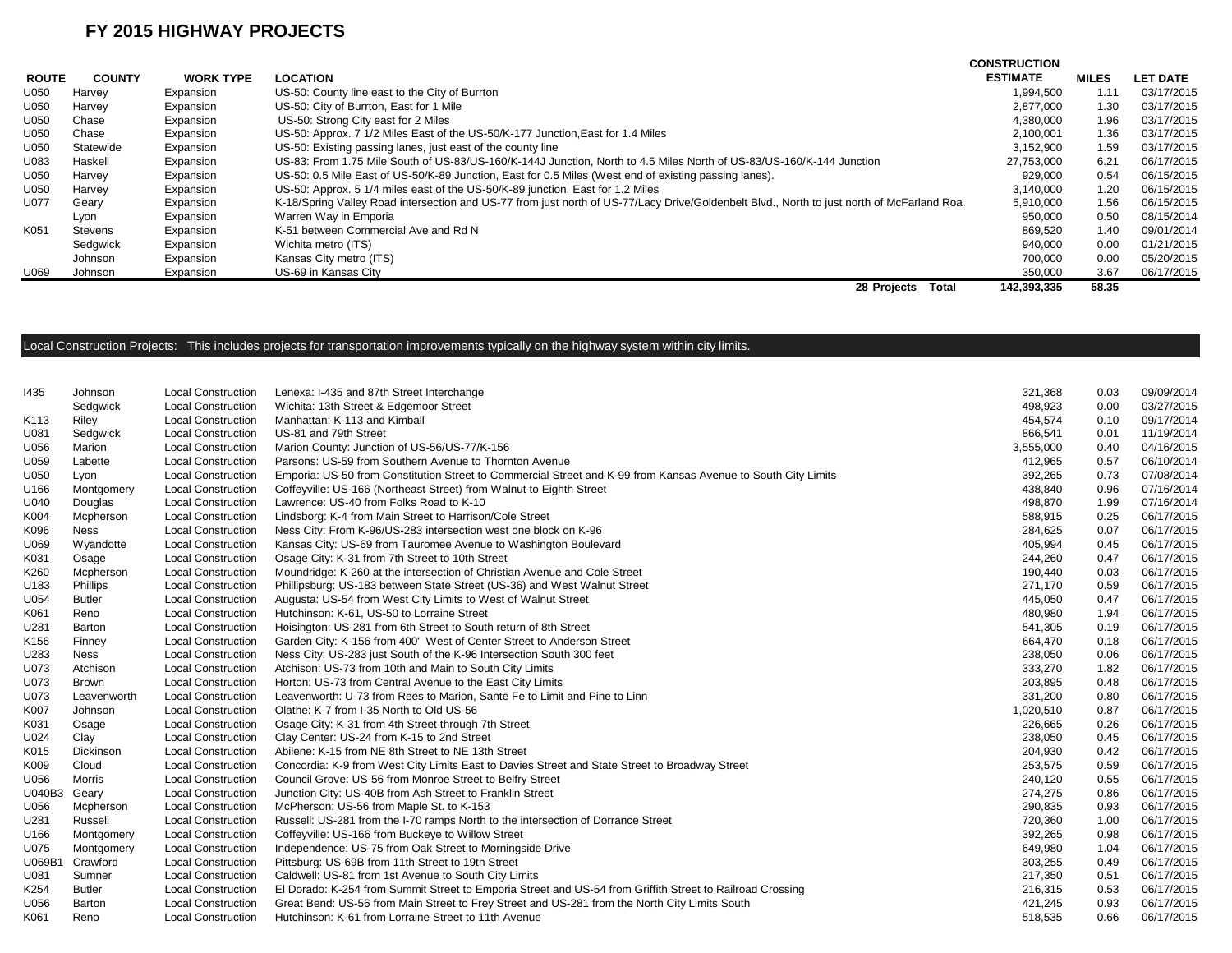|              |               |                           |                                                                                                | <b>CONSTRUCTION</b> |              |                 |
|--------------|---------------|---------------------------|------------------------------------------------------------------------------------------------|---------------------|--------------|-----------------|
| <b>ROUTE</b> | <b>COUNTY</b> | <b>WORK TYPE</b>          | <b>LOCATION</b>                                                                                | <b>ESTIMATE</b>     | <b>MILES</b> | <b>LET DATE</b> |
| U054         | Pratt         | <b>Local Construction</b> | Pratt: US-54 from Mound Street to Jackson Street                                               | 283,590             | 0.28         | 06/17/2015      |
| U081         | Sumner        | <b>Local Construction</b> | Wellington: US-81 South of Harvey Avenue                                                       | 232,875             | 0.23         | 06/17/2015      |
| U054         | Sedgwick      | <b>Local Construction</b> | Wichita: US-54 from 111th Street West to 119th Street West                                     | 344,655             | 0.57         | 06/17/2015      |
| U160         | Cowley        | <b>Local Construction</b> | Winfield: US-160 from Mill Street to Main Street                                               | 200,790             | 0.43         | 06/17/2015      |
| U283         | Hodgeman      | <b>Local Construction</b> | Jetmore: US-283 from Highway Street to Best Street                                             | 840,420             | 0.29         | 07/16/2014      |
| U054         | Seward        | <b>Local Construction</b> | Liberal: US-54: north and northeast legs of the US-54/US-83/2nd Street/Bluebell Jct. and US-83 | 1,713,859           | 0.20         | 08/20/2014      |
| U056         | Rice          | <b>Local Construction</b> | Lyons: US-56 from West of Century Rd East to 2L/4L                                             | 1,397,250           | 0.32         | 08/20/2014      |
| K014         | Jewell        | <b>Local Construction</b> | Jewell: K-14 from Broadway Avenue to Grant Street                                              | 871,470             | 0.50         | 12/17/2014      |
|              |               |                           |                                                                                                |                     |              |                 |
| U036         | Nemaha        | <b>Local Construction</b> | Seneca: US-36 from 1st Street to 11th Street<br>Norton: US-36 from Brown Street to US-283      | 1,218,195           | 0.73         | 01/21/2015      |
| U036         | Norton        | <b>Local Construction</b> |                                                                                                | 1,208,342           | 0.37         | 01/21/2015      |
| K027         | Wallace       | <b>Local Construction</b> | Sharon Springs: K-27 from North Front Street South 765'                                        | 594,090             | 0.15         | 01/21/2015      |
| U073         | Brown         | <b>Local Construction</b> | Horton: Intersection of US-73 and K-20                                                         | 102,465             | 0.02         | 01/21/2015      |
| K014         | Mitchell      | <b>Local Construction</b> | Beloit: K-14 North of 8th Street                                                               | 722,430             | 0.21         | 01/21/2015      |
| U024         | Riley         | <b>Local Construction</b> | Manhattan: Intersection of US-24 and Leavenworth                                               | 238,050             | 0.10         | 02/18/2015      |
| U166         | Montgomery    | <b>Local Construction</b> | Coffeyville: Intersection of US-166/169 and 8th Street                                         | 342,792             | 0.00         | 02/18/2015      |
| U056         | Marion        | <b>Local Construction</b> | Hillsboro: Intersection of US-56 and Adams Street                                              | 426,420             | 0.30         | 02/18/2015      |
| U281         | Barton        | <b>Local Construction</b> | Great Bend: US-281 and Railroad Avenue                                                         | 424,350             | 0.21         | 02/18/2015      |
| U054         | Seward        | <b>Local Construction</b> | Liberal: Intersection of US-54 and Clay Street                                                 | 1,480,050           | 0.01         | 02/18/2015      |
| U073         | Leavenworth   | <b>Local Construction</b> | Leavenworth: Intersection of US-73 and Poplar Street                                           | 994,635             | 0.10         | 03/18/2015      |
| U075         | Montgomery    | <b>Local Construction</b> | Independence: US-75 from 9th and Chestnut to 10th and Laurel                                   | 1,331,010           | 0.09         | 03/18/2015      |
| U054         | <b>Butler</b> | <b>Local Construction</b> | Augusta: US-54 from Walnut to ATSF Bridge                                                      | 952,200             | 0.39         | 03/18/2015      |
| U283         | Ness          | <b>Local Construction</b> | Ness City: US-283 from Chestnut Street to North of Cedar Street                                | 515,430             | 0.21         | 03/18/2015      |
| U024         | Thomas        | <b>Local Construction</b> | Colby: US-24 from K-25 west 2850 feet                                                          | 800,055             | 0.54         | 03/18/2015      |
| U281         | Pratt         | <b>Local Construction</b> | Pratt: US-281 from Blaine Street North to the Railroad Tracks                                  | 849,735             | 0.38         | 03/18/2015      |
| K007         | Crawford      | <b>Local Construction</b> | Girard: K-47 and K-7 Intersection                                                              | 928,395             | 0.29         | 03/18/2015      |
| K018         | Riley         | <b>Local Construction</b> | Manhattan: K-113 and K-18 Interchange                                                          | 1,650,000           | 0.10         | 04/15/2015      |
| K181         | Osborne       | <b>Local Construction</b> | Downs: K-181; from US-24 south to Delay Street                                                 | 574,425             | 0.38         | 04/15/2015      |
| U069A        | Cherokee      | <b>Local Construction</b> | Baxter Springs: US-69A from 3rd Street to 9th Street                                           | 252,809             | 0.42         | 04/15/2015      |
| U077         | Cowley        | <b>Local Construction</b> | Winfield: US-77 from 7th Avenue to 4th Avenue                                                  | 1,624,950           | 0.24         | 04/15/2015      |
| K023         | Lane          | <b>Local Construction</b> | Dighton: K-23 from Lincoln Street to George Street                                             | 71,415              | 0.72         | 04/15/2015      |
| U050         | Gray          | <b>Local Construction</b> | Cimarron: US-50 from Ash Street to Cedar Street                                                | 528,885             | 0.14         | 04/15/2015      |
| K254         | <b>Butler</b> | <b>Local Construction</b> | El Dorado: K-254 from Emporia Street to Denver Street                                          | 472,995             | 0.24         | 04/15/2015      |
| K156         | Finney        | <b>Local Construction</b> | Garden City: K-156 from Main Street to Third Street                                            | 1,054,458           | 0.33         | 06/17/2015      |
|              |               |                           |                                                                                                |                     |              |                 |
| U050         | Lyon          | <b>Local Construction</b> | Emporia: BNSF & US-50, 6th Avenue in Emporia (West Xing)                                       | 350,000             | 0.00         | 04/17/2015      |
| U050         | Lyon          | <b>Local Construction</b> | Emporia: BNSF & US-50, 6th Avenue in Emporia (East Xing)                                       | 350,000             | 0.00         | 04/17/2015      |
| K014         | Mitchell      | <b>Local Construction</b> | Kyle RR & K-14 (Hersey Ave.) in Beloit                                                         | 325,000             | 0.00         | 05/14/2015      |
|              | Neosho        | <b>Local Construction</b> | City of Chanute (Safe Routes to School)                                                        | 225,000             | 0.00         | 08/20/2014      |
|              | Marion        | <b>Local Construction</b> | City of Hillsboro (Safe Routes to School)                                                      | 225,000             | 0.00         | 09/17/2014      |
|              | Stevens       | <b>Local Construction</b> | City of Hugoton (Safe Routes to School)                                                        | 225,000             | 0.00         | 09/17/2014      |
|              | Finney        | <b>Local Construction</b> | City of Holcomb (Safe Routes to School)                                                        | 225,000             | 0.00         | 05/13/2015      |
|              | Allen         | <b>Local Construction</b> | City of Humboldt (Safe Routes to School)                                                       | 225,000             | 0.00         | 05/13/2015      |
|              | Osage         | <b>Local Construction</b> | City of Lyndon (Safe Routes to School)                                                         | 225,000             | 0.00         | 05/13/2015      |
|              | Saline        | <b>Local Construction</b> | City of Salina (Safe Routes to School)                                                         | 73,237              | 0.00         | 05/13/2015      |
|              | Franklin      | <b>Local Construction</b> | Flint Hills Nature Trail                                                                       | 1,500,000           | 0.00         | 01/00/1900      |
|              | <b>Brown</b>  | <b>Local Construction</b> | Hiawatha Fitness and School Trail in the City of Hiawatha, Brown County                        | 1,170,400           | 0.00         | 07/31/2014      |
|              | Shawnee       | <b>Local Construction</b> | Topeka: 28th St. and Fairlawn Rd. to 29th St. and Mclure St.                                   | 1,285,472           | 0.48         | 08/20/2014      |
|              | Douglas       | <b>Local Construction</b> | Continuation of Burroughs Creek Trail in Lawrence                                              | 209,440             | 0.00         | 09/17/2014      |
|              | Johnson       | <b>Local Construction</b> | Lenexa: Quivira Road from 83rd Street to 85th Street                                           | 499,905             | 0.25         | 09/17/2014      |
|              | <b>Butler</b> | <b>Local Construction</b> | Augusta: Historic Frisco Passenger Depot                                                       | 698,870             | 0.00         | 10/15/2014      |
|              | Neosho        | <b>Local Construction</b> | Chanute Train Depot                                                                            | 298,600             | 0.00         | 10/15/2014      |
|              | Douglas       | <b>Local Construction</b> | Lawrence: 23rd Street and Massachusetts Street                                                 | 106,228             | 0.00         | 10/15/2014      |
|              | Douglas       | <b>Local Construction</b> | Lawrence: Historic Santa Fe Station                                                            | 1,288,931           | 0.00         | 10/15/2014      |
|              | Ford          | <b>Local Construction</b> | Dodge City: ATSF Depot                                                                         | 393,705             | 0.00         | 10/15/2014      |
|              | Barton        | <b>Local Construction</b> | <b>Cheyenne Bottoms</b>                                                                        | 139,784             | 0.00         | 10/15/2014      |
|              | Wilson        | <b>Local Construction</b> | Downtown Fredonia                                                                              | 1,078,684           | 0.00         | 10/14/2014      |
|              | Anderson      | <b>Local Construction</b> | Several locations throughout Garnett                                                           | 104,600             | 0.00         | 10/15/2014      |
|              | Mcpherson     | <b>Local Construction</b> | Downtown Lindsborg                                                                             | 968,717             | 0.00         | 10/15/2014      |
|              | Johnson       | <b>Local Construction</b> | Olathe: Interchange of I-35/119th St                                                           | 377,500             | 0.00         | 10/15/2014      |
|              | Shawnee       | <b>Local Construction</b> | Downtown Rossville                                                                             | 604,500             | 0.00         | 10/15/2014      |
|              | <b>Butler</b> | <b>Local Construction</b> | Andover: Redbud trail                                                                          | 1,750,000           | 0.00         | 10/15/2014      |
|              | Morris        | <b>Local Construction</b> | Ped/Bike path along the river in Council Grove                                                 | 401,104             | 0.00         | 10/15/2014      |
|              |               |                           |                                                                                                |                     |              |                 |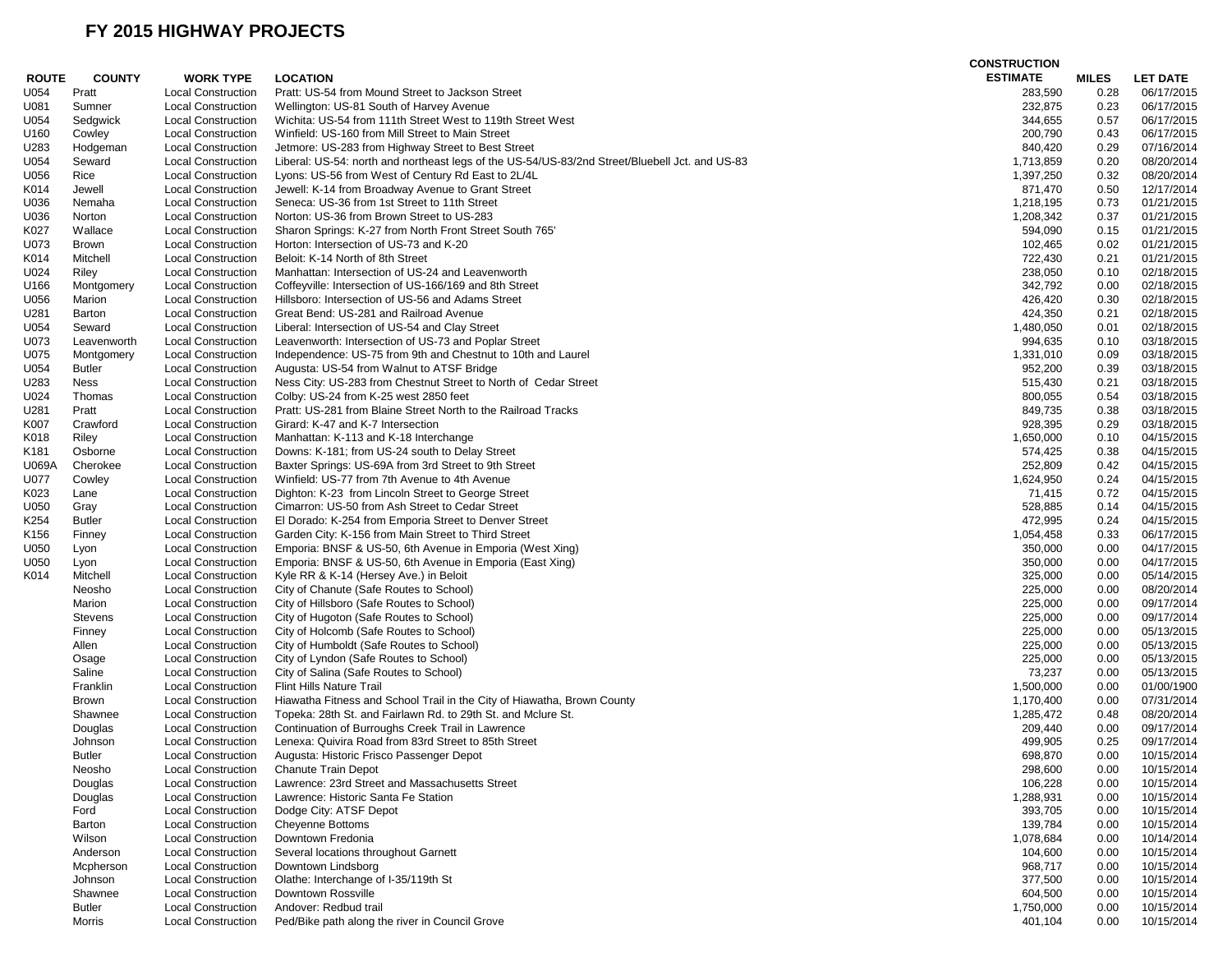|              |               |                           |                                                                              |                       | <b>CONSTRUCTION</b> |              |                 |
|--------------|---------------|---------------------------|------------------------------------------------------------------------------|-----------------------|---------------------|--------------|-----------------|
| <b>ROUTE</b> | <b>COUNTY</b> | <b>WORK TYPE</b>          | <b>LOCATION</b>                                                              |                       | <b>ESTIMATE</b>     | <b>MILES</b> | <b>LET DATE</b> |
|              | Ford          | <b>Local Construction</b> | Ped/Bike Path in Dodge City                                                  |                       | 322,633             | 0.00         | 10/15/2014      |
|              | Finney        | <b>Local Construction</b> | Garden City: Along K-156 and Leslie Rd                                       |                       | 831,000             | 0.00         | 10/15/2014      |
|              | <b>Ellis</b>  | <b>Local Construction</b> | City wide in Hays                                                            |                       | 310,435             | 0.00         | 10/15/2014      |
|              | <b>Ellis</b>  | <b>Local Construction</b> | Levee trail in Hays                                                          |                       | 544,348             | 0.00         | 10/15/2014      |
|              | Reno          | <b>Local Construction</b> | Hutchinson: Northeast ped/bike trail extension                               |                       | 364,390             | 0.00         | 10/15/2014      |
|              | Allen         | <b>Local Construction</b> | Iola: Ped/bike path connecting to Prairie Spirit Trail                       |                       | 431,964             | 0.00         | 10/15/2014      |
|              | Labette       | <b>Local Construction</b> | Parsons: Ped/bike path in Parsons - Forest Park                              |                       | 619,015             | 0.00         | 10/15/2014      |
|              | Crawford      | <b>Local Construction</b> | Ped/bike path in Pittsburg                                                   |                       | 647,500             | 0.00         | 10/15/2014      |
|              | Shawnee       | <b>Local Construction</b> | City wide in Topeka                                                          |                       | 1,147,590           | 0.00         | 10/15/2014      |
|              | Wyandotte     | <b>Local Construction</b> | Ped/bike path near Kansas and Missouri Rivers in Kansas City                 |                       | 1,600,000           | 0.00         | 10/15/2014      |
|              | Sedgwick      | <b>Local Construction</b> | 1st and 2nd Streets in downtown Wichita                                      |                       | 194,631             | 0.00         | 10/15/2014      |
|              | Sedgwick      | <b>Local Construction</b> | Market St and Topeka Ave in Wichita                                          |                       | 503,226             | 0.00         | 10/15/2014      |
|              | Sedgwick      | <b>Local Construction</b> | Wichita: Along K-96 from Grove Park to Central Ave                           |                       | 38,158              | 0.00         | 10/15/2014      |
|              | Sedgwick      | <b>Local Construction</b> | Wichita: Redbud Trail from Oliver to Woodlawn                                |                       | 661,658             | 0.00         | 10/15/2014      |
|              | Pratt         | <b>Local Construction</b> | Streestscape on Main Street in Pratt                                         |                       | 989,886             | 0.00         | 10/15/2014      |
|              | Sedgwick      | <b>Local Construction</b> | Parallel to Buckner and Oliver from Commerce Drive to 47th Street South      |                       | 621,000             | 1.85         | 10/15/2014      |
|              | Sedgwick      | <b>Local Construction</b> | Valley Center: McLaughlin Street from 5th Street to North Meridian Avenue    |                       | 144,900             | 0.46         | 10/15/2014      |
|              | Wyandotte     | <b>Local Construction</b> | Missouri River/ Jersey Creek Connector                                       |                       | 747,270             | 1.00         | 10/15/2014      |
|              | Johnson       | <b>Local Construction</b> | Coffee Creek from Hallet Road to Switzer Road                                |                       | 883,890             | 1.75         | 10/15/2014      |
|              | Sedgwick      | <b>Local Construction</b> | WichitaL Woodchuck Bicycle Blvd from Ridge Road to University Avenue         |                       | 594,090             | 4.50         | 10/15/2014      |
|              | Sedgwick      | <b>Local Construction</b> | Wichita: Douglas from Washington to St. Paul                                 |                       | 54,855              | 2.80         | 10/15/2014      |
|              | Sedgwick      | <b>Local Construction</b> | Wichita: Delano Douglas Avenue Bicycle Parking                               |                       | 16,457              | 1.00         | 10/15/2014      |
|              | Sedgwick      | <b>Local Construction</b> | Wichita: Green Street from Wichita State University to I-135 Path Connection |                       | 158,355             | 2.00         | 10/15/2014      |
|              | Sedgwick      | <b>Local Construction</b> | Wichita: Path and Roadway Intersection Signage                               |                       | 21,735              | 5.00         | 10/15/2014      |
|              | Sedgwick      | <b>Local Construction</b> | Wichita: Sycamore from Douglas to Glenn Street                               |                       | 38,295              | 2.00         | 10/15/2014      |
|              | Sedgwick      | <b>Local Construction</b> | Wichita: K-96 Path to Gypsum Creek Path                                      |                       | 672,750             | 4.70         | 10/15/2014      |
|              |               |                           |                                                                              | 126 Projects<br>Total | 72,579,432          | 60.92        |                 |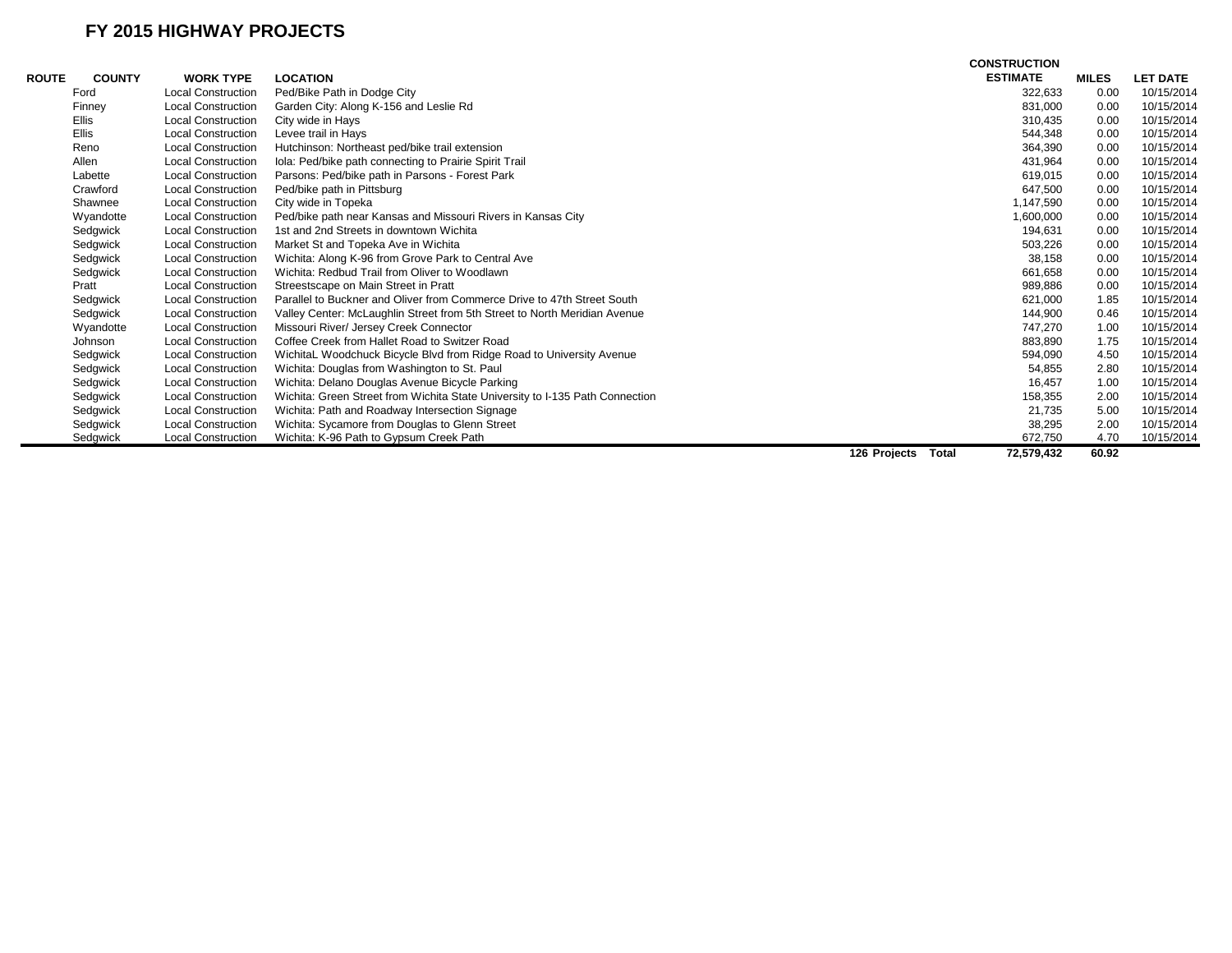**ROUTE COUNTY WORK TYPE LOCATION**

**CONSTRUCTION ESTIMATE MILES LET DATE**

| Heavy Preservation Projects: This includes major road rehabilitation including substantial milling & overlays, as well as pavement replacement. Bridge replacements are also considered heavy |               |                           |                                                                                                |                   |  |              |       |            |
|-----------------------------------------------------------------------------------------------------------------------------------------------------------------------------------------------|---------------|---------------------------|------------------------------------------------------------------------------------------------|-------------------|--|--------------|-------|------------|
| preservation.                                                                                                                                                                                 |               |                           |                                                                                                |                   |  |              |       |            |
|                                                                                                                                                                                               |               |                           |                                                                                                |                   |  |              |       |            |
| U056                                                                                                                                                                                          | Mcpherson     | <b>Heavy Preservation</b> | US-56: From Eby St. East to the US-56/I-135 interchange                                        |                   |  | 7,537,576    | 1.24  | 04/14/2015 |
| U081                                                                                                                                                                                          | Republic      | <b>Heavy Preservation</b> | US-81: 8 miles north of the County Line, north to 1 mile north of US-81/US-36 jct              |                   |  | 9,436,000    | 3.71  | 06/15/2015 |
| U036                                                                                                                                                                                          | Decatur       | <b>Heavy Preservation</b> | US-36: Oberlin east to the county line                                                         |                   |  | 7,846,827    | 18.14 | 07/15/2015 |
| U024                                                                                                                                                                                          | Graham        | <b>Heavy Preservation</b> | US-24: Hill City, east to just west of the US-24/K-18 junction                                 |                   |  | 2,241,659    | 8.00  | 07/15/2015 |
| U054                                                                                                                                                                                          | Meade         | <b>Heavy Preservation</b> | US-54: Through the City of Plains                                                              |                   |  | 2,597,638    | 0.63  | 07/15/2015 |
| U056                                                                                                                                                                                          | Marion        | <b>Heavy Preservation</b> | US-56: County Line east to the East Junction US-56/K-15                                        |                   |  | 5,373,265    | 8.35  | 08/17/2015 |
| U056                                                                                                                                                                                          | Barton        | <b>Heavy Preservation</b> | Bridge #005, 6 Miles East of US-56/K-156 Junction and the City of Ellinwood                    |                   |  | 8,294,001    | 1.65  | 09/15/2015 |
| U024                                                                                                                                                                                          | Clay          | <b>Heavy Preservation</b> | US-24: Clay Center east to the county line                                                     |                   |  | 2,267,686    | 8.10  | 12/15/2015 |
| U050                                                                                                                                                                                          | Kearny        | <b>Heavy Preservation</b> | US-50: Through the City of Lakin                                                               |                   |  | 3,722,105    | 0.95  | 12/15/2015 |
| K096                                                                                                                                                                                          | Wichita       | <b>Heavy Preservation</b> | K-96: through the City of Leoti                                                                |                   |  | 5,248,756    | 0.85  | 12/15/2015 |
| U024                                                                                                                                                                                          | Clay          | <b>Heavy Preservation</b> | US-24: County Line east to Clay Center                                                         |                   |  | 3,342,059    | 11.94 | 03/15/2016 |
|                                                                                                                                                                                               |               |                           |                                                                                                | 11 Projects Total |  | \$57,907,570 | 63.56 |            |
|                                                                                                                                                                                               |               |                           |                                                                                                |                   |  |              |       |            |
| U081                                                                                                                                                                                          | Sumner        | <b>Bridge Replacement</b> | US-81: 0.24 miles east of the US-81/K-49 junction (Fall Creek Drainage)                        |                   |  | 685,000      | 0.00  | 03/14/2016 |
| K258                                                                                                                                                                                          | Rooks         | <b>Bridge Replacement</b> | Junction of K-258/US-24.                                                                       |                   |  | 921,000      | 0.00  | 04/15/2015 |
| K015                                                                                                                                                                                          | Clay          | <b>Bridge Replacement</b> | K-15: 8 miles north of the K-15/K-82 junction                                                  |                   |  | 769,900      | 0.00  | 04/13/2015 |
| K009                                                                                                                                                                                          | Norton        | <b>Bridge Replacement</b> | K-9: 11.65 miles east of the Norton/Decatur County Line (North Fork Solomon River Drainage)    |                   |  | 596,000      | 0.00  | 06/12/2015 |
| U083                                                                                                                                                                                          | Decatur       | <b>Bridge Replacement</b> | US-83: 0.76 miles south of the US-83/US-36 junction (Sappa Creek Drainage)                     |                   |  | 894,447      | 0.00  | 06/12/2015 |
| K068                                                                                                                                                                                          | Franklin      | <b>Bridge Replacement</b> | K-68: Bridge located 8 1/2 miles east of Osage county line (Marais Des Cygnes River)           |                   |  | 5,051,122    | 0.78  | 07/15/2015 |
| K140                                                                                                                                                                                          | Ellsworth     | <b>Bridge Replacement</b> | K-140: 1.97 and 2.1 miles east of the K-140/K-141 junction (West Spring Creek Drainage)        |                   |  | 1,284,200    | 0.13  | 07/14/2015 |
| K023                                                                                                                                                                                          | Meade         | <b>Bridge Replacement</b> | K-23: 0.75 miles north of the US-54/K-23 junction (Crooked Creek Drainage)                     |                   |  | 698,200      | 0.00  | 07/14/2015 |
| K140                                                                                                                                                                                          | Saline        | <b>Bridge Replacement</b> | K-140: 3.46 miles east of the Saline/Ellsworth County Line (West Spring Creek Drainage)        |                   |  | 541,850      | 0.00  | 08/13/2015 |
| K009                                                                                                                                                                                          | Phillips      | <b>Bridge Replacement</b> | K-9: 1.79 miles east of the K-9/US-183 junction                                                |                   |  | 357,000      | 0.00  | 08/13/2015 |
| K128                                                                                                                                                                                          | Jewell        | <b>Bridge Replacement</b> | K-128: 0.78 mile north of the US-36/K-15 junction (Limestone Creek)                            |                   |  | 1,023,630    | 0.00  | 09/11/2015 |
| U160                                                                                                                                                                                          | Harper        | <b>Bridge Replacement</b> | US-160: 3 Bridges east of the county line and 3 Bridges west of the south junction US-160/K-2. |                   |  | 9,849,125    | 0.00  | 09/15/2015 |
| K099                                                                                                                                                                                          | Wabaunsee     | <b>Bridge Replacement</b> | K-99: Bridge Number 056 on K-99 located 4.91 miles south of I-70.                              |                   |  | 2,216,549    | 0.00  | 09/16/2015 |
| U083                                                                                                                                                                                          | Thomas        | <b>Bridge Replacement</b> | US-83: 0.44 mile south of the US-83/US-24 junction                                             |                   |  | 1,175,000    | 0.00  | 10/14/2015 |
| U069                                                                                                                                                                                          | Johnson       | <b>Bridge Replacement</b> | US-69: 5.12 miles north of the Johnson/Miami County Line (Blue River)                          |                   |  | 3,133,100    | 0.00  | 10/15/2015 |
| 1235                                                                                                                                                                                          | Sedgwick      | <b>Bridge Replacement</b> | I-235: Bridges NB and SB over Ark. R., 25th St., NB and SB over Big Ditch.                     |                   |  | 20,094,935   | 0.01  | 11/12/2015 |
| K032                                                                                                                                                                                          | Leavenworth   | <b>Bridge Replacement</b> | K-32: 0.55 miles northeast of the Leavenworth/Douglas county line (K-32 over I-70)             |                   |  | 3,184,440    | 0.00  | 12/11/2015 |
| U056                                                                                                                                                                                          | Morris        | <b>Bridge Replacement</b> | US-56: 1.64 miles east of the US-56/K-149 junction (Haun Creek)                                |                   |  | 800,600      | 0.00  | 12/11/2015 |
| K196                                                                                                                                                                                          | <b>Butler</b> | <b>Bridge Replacement</b> | K-106: Bridges #057 (Dry Creek), #059 (Whitewater River)                                       |                   |  | 3,388,218    | 0.00  | 12/11/2015 |
| U159                                                                                                                                                                                          | Atchison      | <b>Bridge Replacement</b> | US-159: 4.8 miles west of the east junction of US-159/K-9 (Little Stranger Creek)              |                   |  | 773,000      | 0.00  | 12/15/2015 |
| K039                                                                                                                                                                                          | Neosho        | <b>Bridge Replacement</b> | Br #025, Draw Creek and Br #026, Big Creek Drainage                                            |                   |  | 2,395,700    | 0.00  | 01/15/2016 |
| U160                                                                                                                                                                                          | Meade         | <b>Bridge Replacement</b> | US-160: Bridge located approx. 11 miles east of the US-160/US-54 junction                      |                   |  | 1,000,000    | 0.00  | 03/15/2016 |
|                                                                                                                                                                                               |               |                           |                                                                                                | 22 Projects Total |  | \$60,833,016 | 0.94  |            |

|      |           |                           | * Light Preservation Projects: This includes seals and light overlays. Bridge repairs are also considered light preservation. |                       |           |      |            |
|------|-----------|---------------------------|-------------------------------------------------------------------------------------------------------------------------------|-----------------------|-----------|------|------------|
| K004 | Jefferson | <b>Light Preservation</b> | K-4: 1 mile northeast of Meriden                                                                                              |                       | 335,829   | 0.00 | 12/15/2015 |
|      |           |                           |                                                                                                                               | l Proiects Total      | \$335,829 |      |            |
|      |           |                           |                                                                                                                               |                       |           |      |            |
| K149 | Morris    | <b>Culvert Repair</b>     | K-149: K-149/US-56 junction, north to the K-149/K-4 junction                                                                  |                       | 911.867   | 0.12 | 10/15/2015 |
|      |           |                           |                                                                                                                               | <b>Projects Total</b> | \$911,867 |      |            |